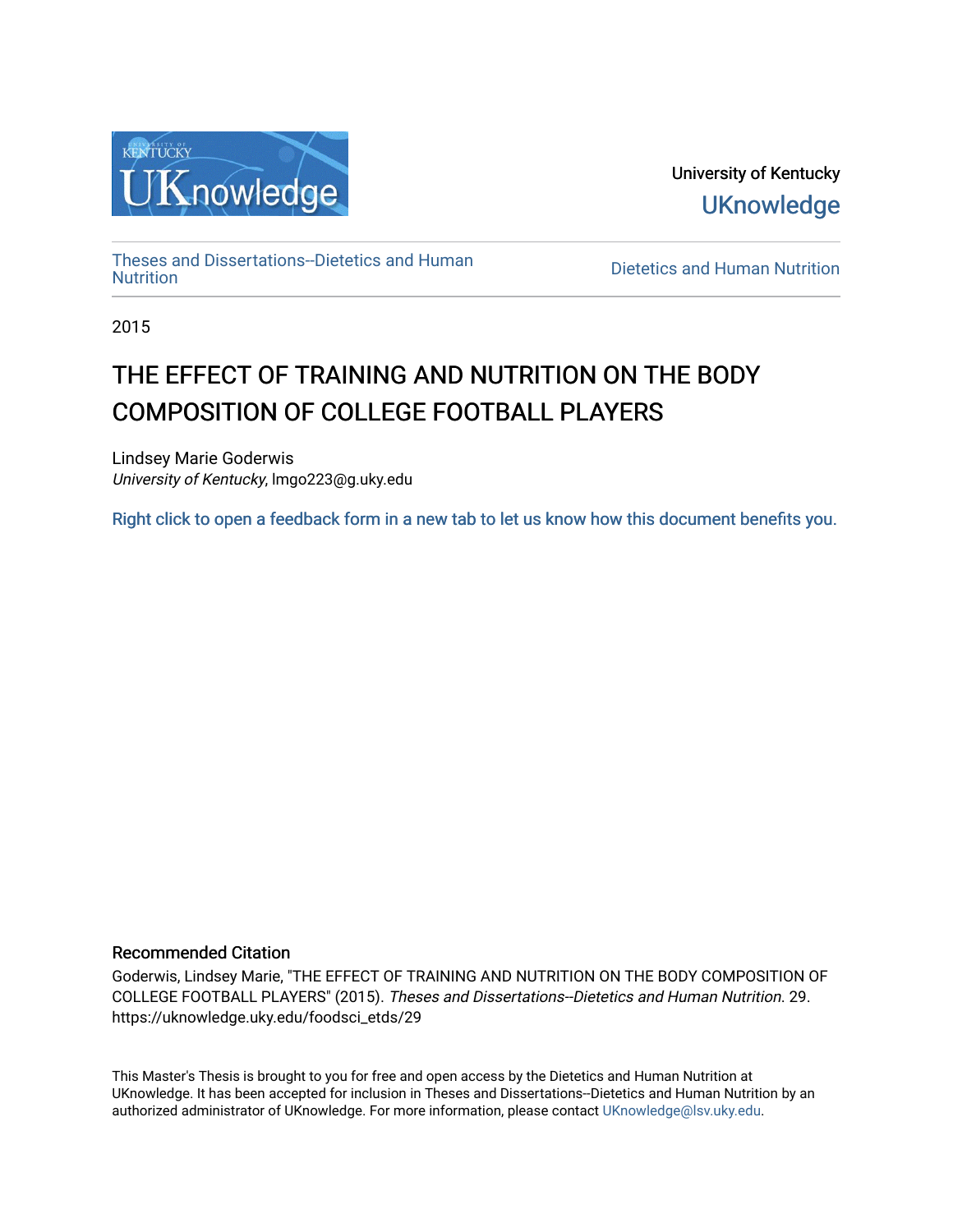### STUDENT AGREEMENT:

I represent that my thesis or dissertation and abstract are my original work. Proper attribution has been given to all outside sources. I understand that I am solely responsible for obtaining any needed copyright permissions. I have obtained needed written permission statement(s) from the owner(s) of each third-party copyrighted matter to be included in my work, allowing electronic distribution (if such use is not permitted by the fair use doctrine) which will be submitted to UKnowledge as Additional File.

I hereby grant to The University of Kentucky and its agents the irrevocable, non-exclusive, and royalty-free license to archive and make accessible my work in whole or in part in all forms of media, now or hereafter known. I agree that the document mentioned above may be made available immediately for worldwide access unless an embargo applies.

I retain all other ownership rights to the copyright of my work. I also retain the right to use in future works (such as articles or books) all or part of my work. I understand that I am free to register the copyright to my work.

### REVIEW, APPROVAL AND ACCEPTANCE

The document mentioned above has been reviewed and accepted by the student's advisor, on behalf of the advisory committee, and by the Director of Graduate Studies (DGS), on behalf of the program; we verify that this is the final, approved version of the student's thesis including all changes required by the advisory committee. The undersigned agree to abide by the statements above.

> Lindsey Marie Goderwis, Student Dr. Janet S. Kurzynske, Major Professor Dr. Kelly Webber, Director of Graduate Studies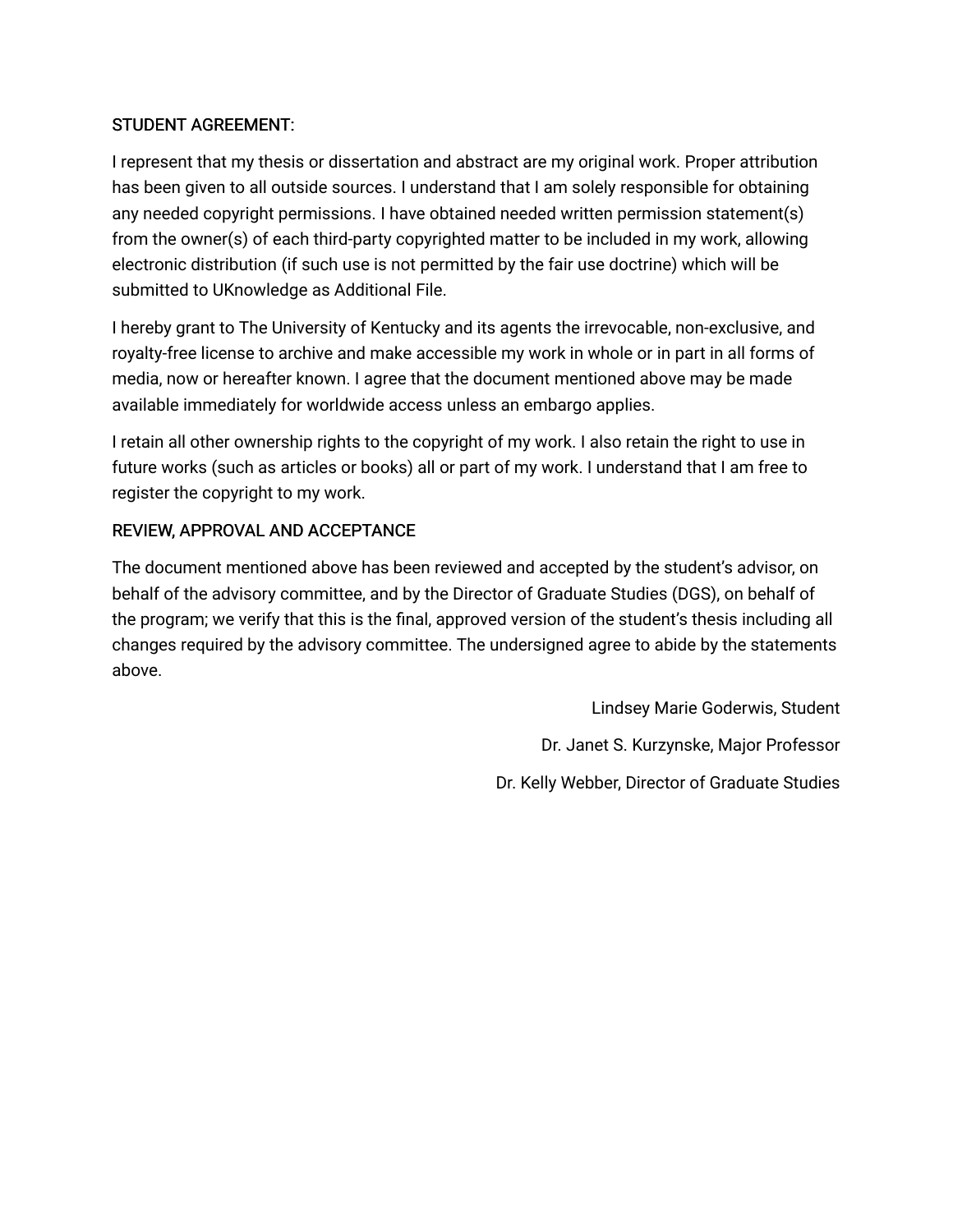### THE EFFECT OF TRAINING AND NUTRITION ON THE BODY COMPOSITION OF COLLEGE FOOTBALL PLAYERS

THESIS

A thesis submitted in partial fulfillment of the requirements for the degree of Master of Science in the College of Agriculture, Food and Environment at the University of Kentucky

By

Lindsey Marie Goderwis, RD, LD

Lexington, Kentucky

Director: Dr. Janet S. Kurzynske, PhD, RD, Extension Professor of Dietetics and Human Nutrition

Lexington, Kentucky

2015

Copyright © Lindsey Marie Goderwis 2015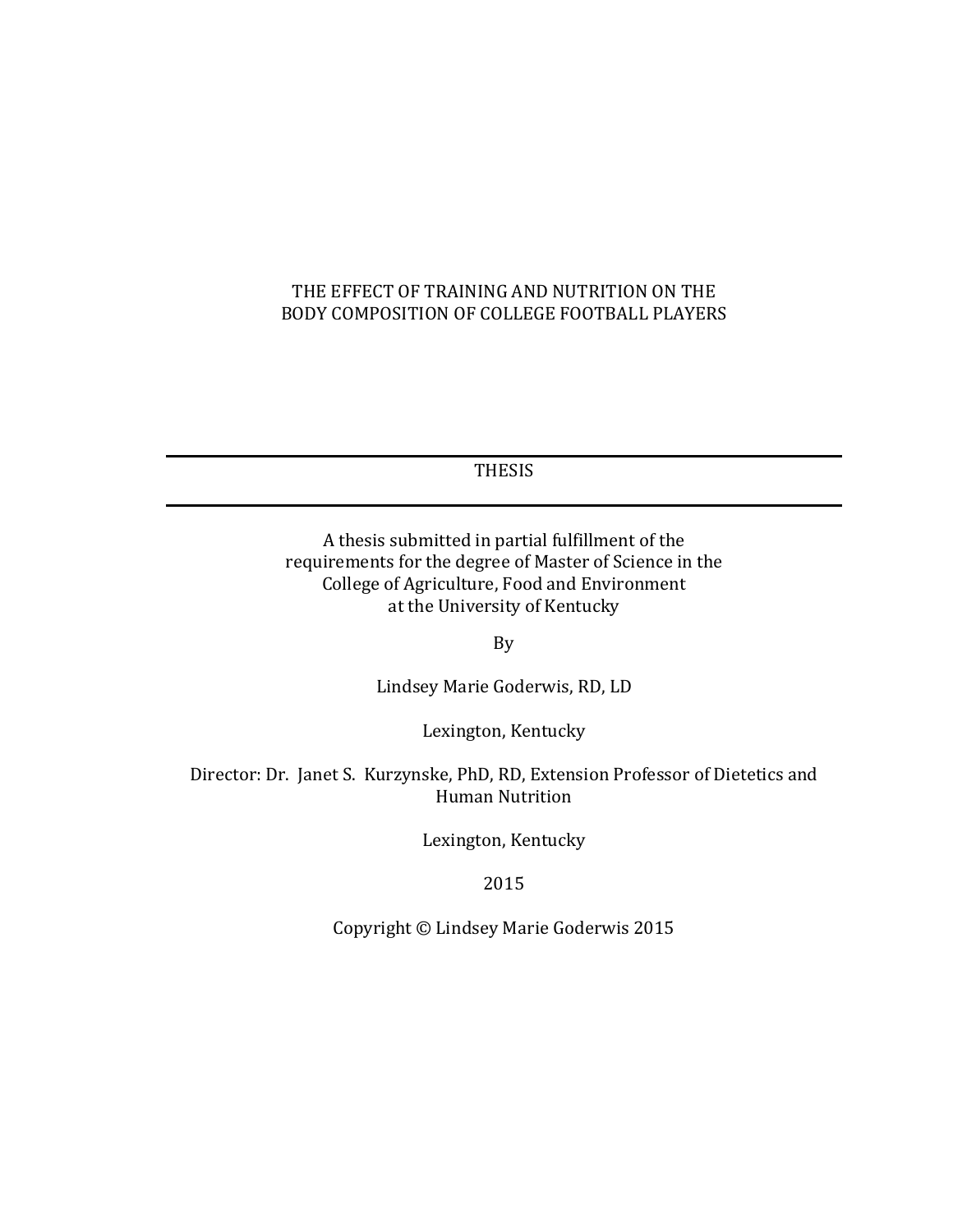#### ABSTRACT OF THESIS

#### THE EFFECT OF TRAINING AND NUTRITION ON THE BODY COMPOSITION OF COLLEGE FOOTBALL PLAYERS

The body size of American football players has changed over time. The known health implications of overweight and obesity make it important for football players to understand how to increase size without increasing body fat. The purpose of this study was to evaluate the effect of an increased emphasis on training and nutrition on the body composition of college football players. The sample included 68 football players. Paired t-tests were performed to compare percent fat and body mass index (BMI) at three points in time, all of which were during the off-season. A significant decrease in percent fat and BMI was found from January of 2013 to May of 2013 and a non-significant increase in percent fat and BMI was found from May of 2013 to August of 2013. A significant decrease in percent fat and BMI was found for the duration of the data collection period, or between January of 2013 and August of 2013. Results suggest that increasing the emphasis on training and nutrition among college football players leads to the improvement of body composition.

KEYWORDS: Body Composition, College Football Players, BOD POD®, Football Training, Nutrition

Lindsey Marie Goderwis

April 22, 2015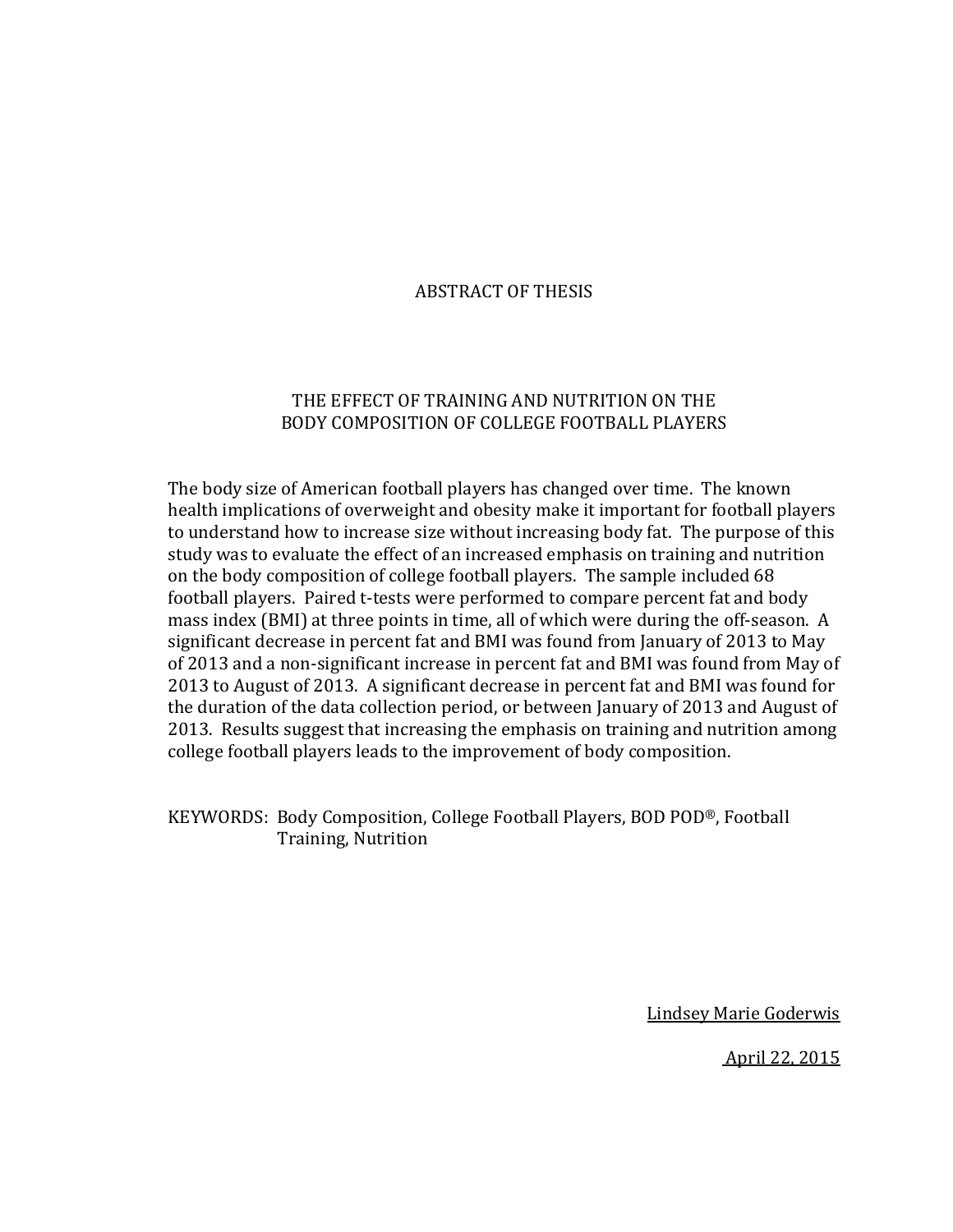### THE EFFECT OF TRAINING AND NUTRITION ON THE BODY COMPOSITION OF COLLEGE FOOTBALL PLAYERS

By

Lindsey Marie Goderwis

 Janet Kurzynske, PhD, RD Director of Thesis

Kelly Webber, PhD, MPH, RD, LD Director of Graduate Studies

April 22, 2015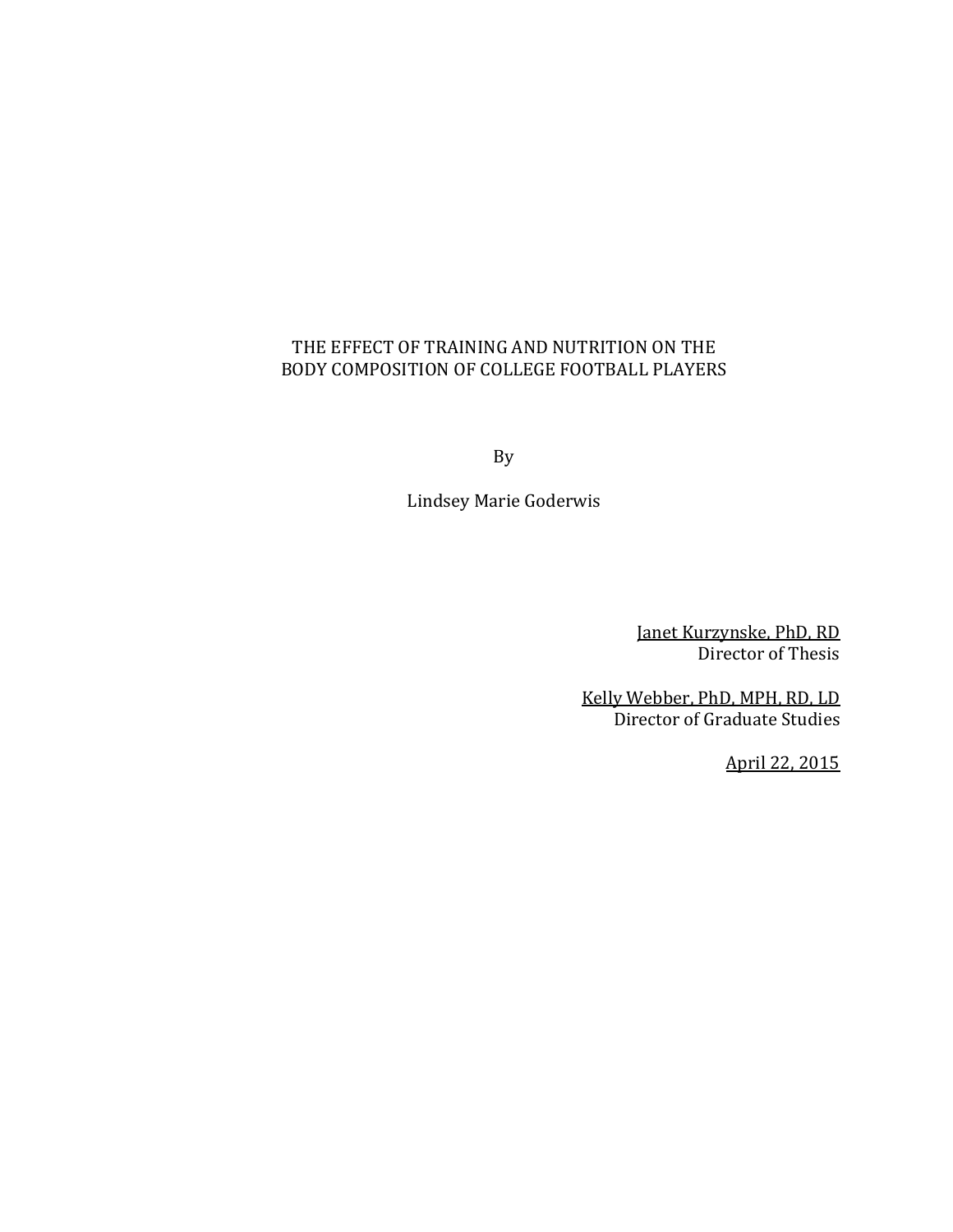### TABLE OF CONTENTS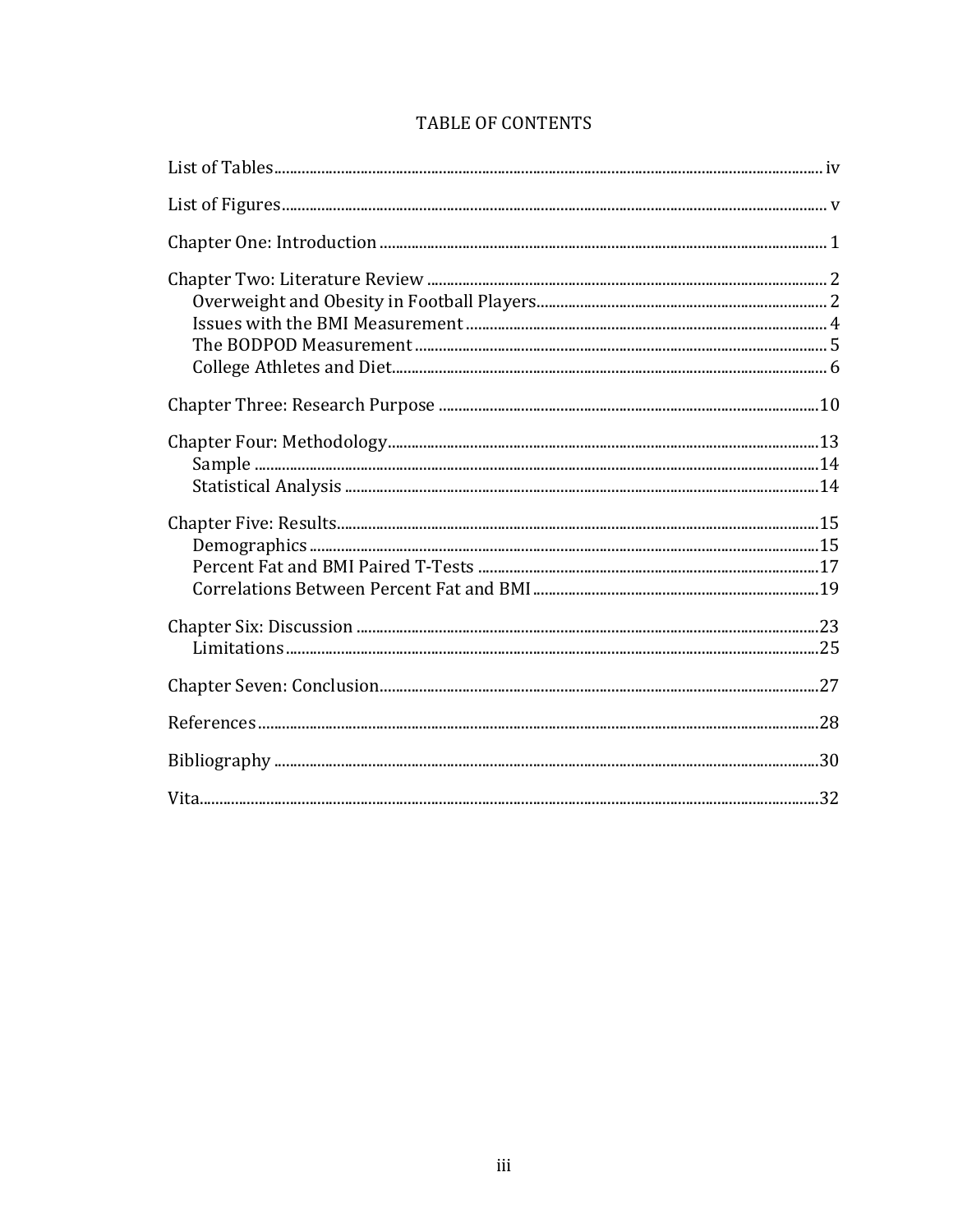### LIST OF TABLES

| Table 5.1, Demographic characteristics of football players in January 15             |
|--------------------------------------------------------------------------------------|
| Table 5.2, Demographic characteristics of football players in May 15                 |
| Table 5.3, Demographic characteristics of football players in August15               |
|                                                                                      |
|                                                                                      |
| Table 5.6, Linear regression analysis of BMI in January and percent fat in January19 |
| Table 5.7, Linear regression analysis of BMI in May and percent fat in May 20        |
| Table 5.8, Linear regression analysis of BMI in August and percent fat in August21   |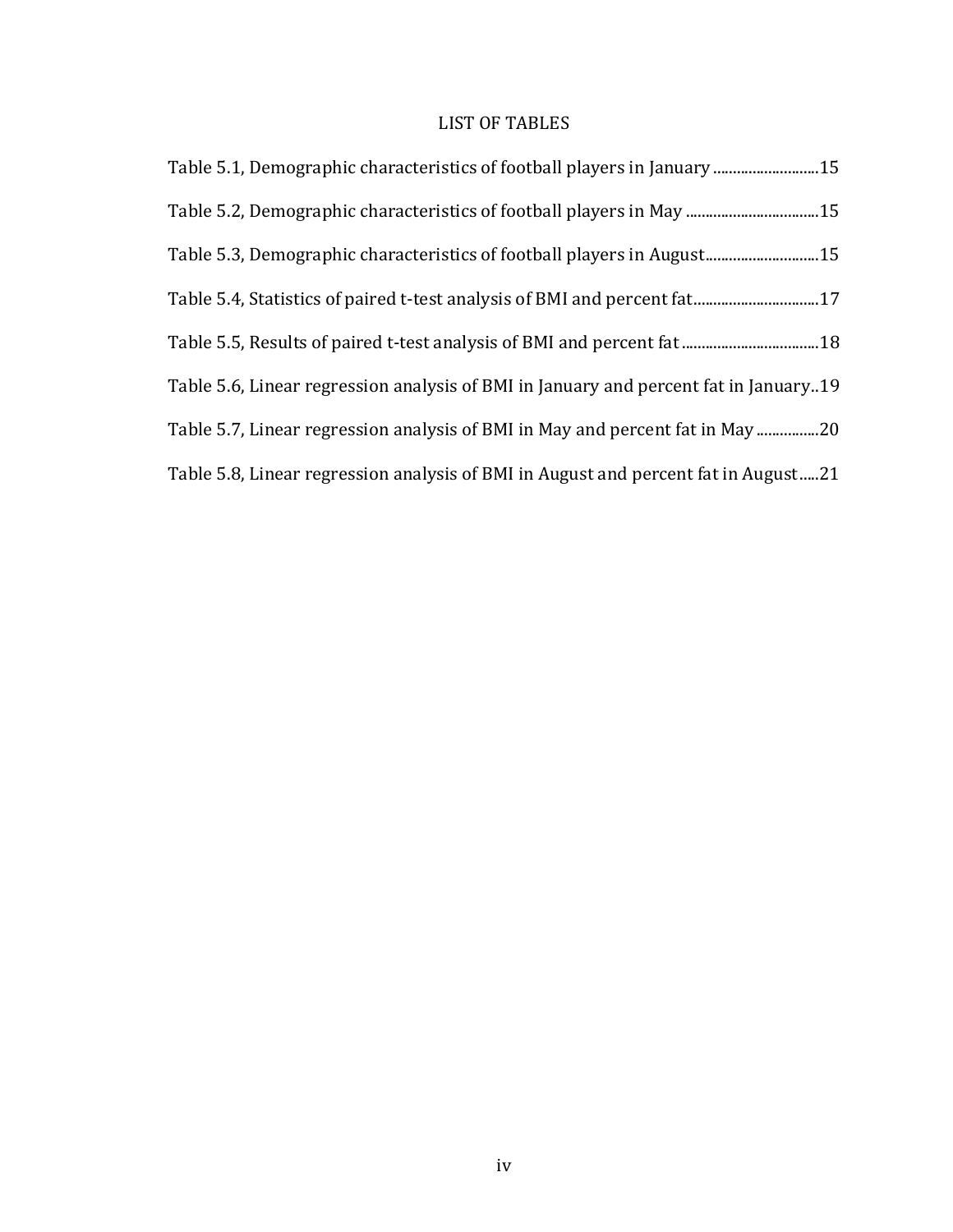### LIST OF FIGURES

| Figure 5.1, Scatterplot between BMI in January and percent fat in January 19 |
|------------------------------------------------------------------------------|
|                                                                              |
| Figure 5.3, Scatterplot between BMI in August and percent fat in August      |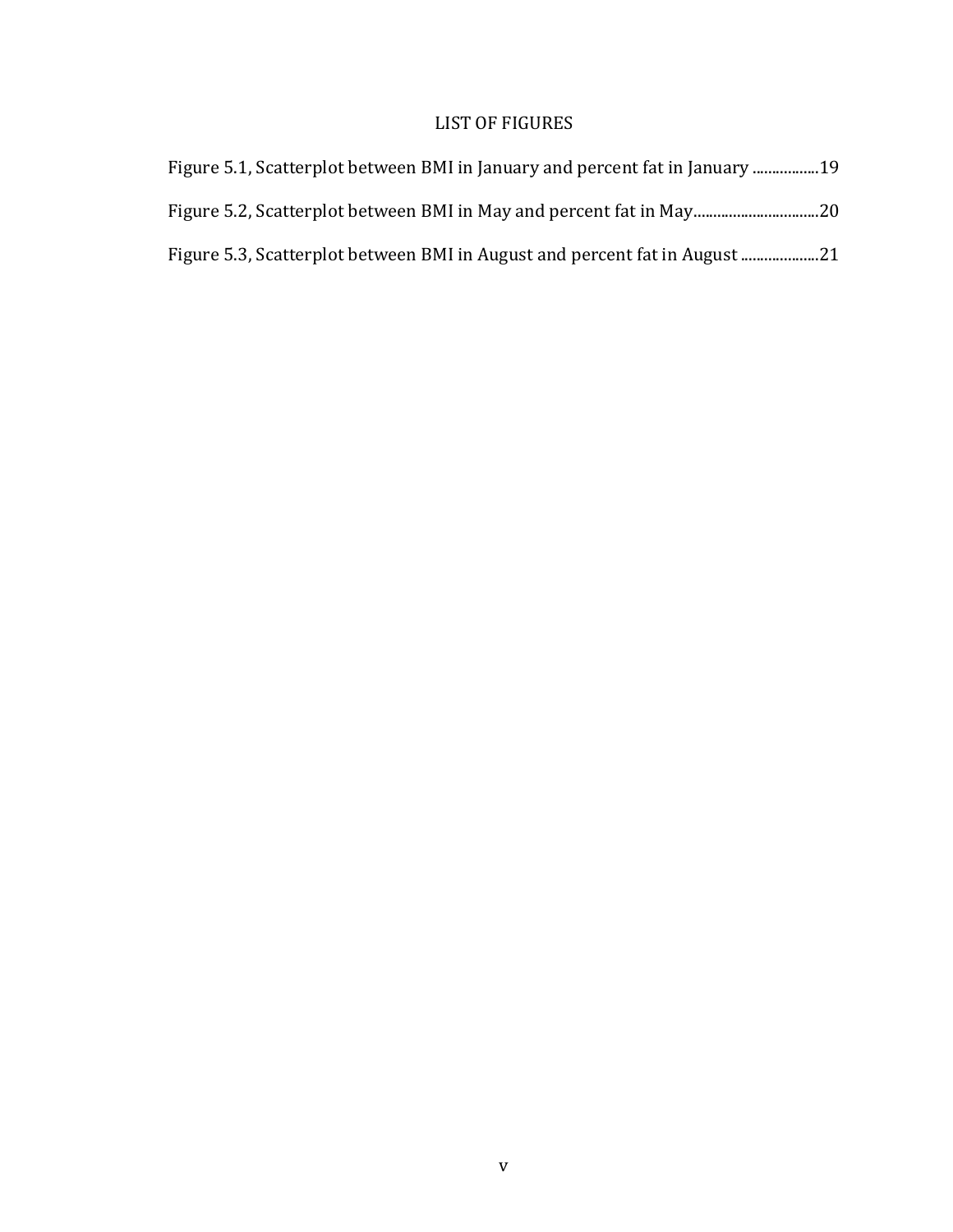#### **Chapter 1: Introduction**

In the late 1970s and early 1980s, amendments to the rules of the game of football changed the qualifications of the players forever (Tucker, et al., 2009). Permitting more use of hands in both pass and run blocking by offensive linemen put an importance on speed and swiftness, not just size (Tucker, et al., 2009). During the past 30 years, the body mass index (BMI) of both offensive and defensive linemen has increased significantly (Kraemer, et al., 2005). In 2003, BMIs classified as obese were reported in more than 25% of National Football League (NFL) players (Harp & Hecht, 2005). Statistics such as these create concern for the consequences of large size among not only NFL players, but college players who aspire to be drafted by a professional team. In fact, a recent study found that the body weight of college football players in all positions groups has also increased significantly over time (Anzell, et al., 2013). The known health implications of overweight and obesity make it important for players and football team staff to understand how to increase size without increasing body fat.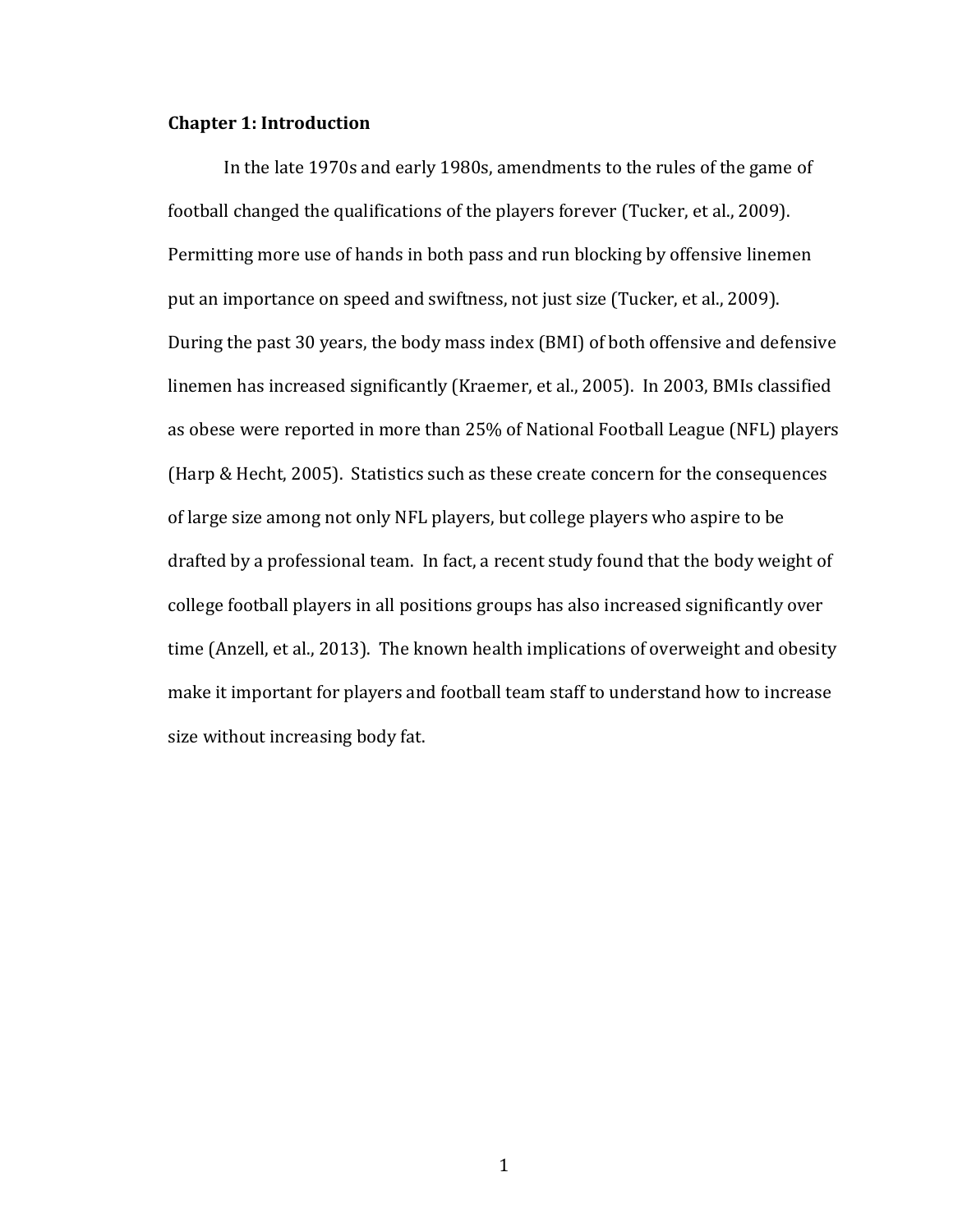#### **Chapter 2: Literature Review**

The purpose of this study was to assess the effect of an increased emphasis on training and nutrition on the body composition of college football players. The following review of literature will discuss the current information on overweight and obesity in football players, issues with the BMI measurement of the body composition of athletes, the BOD POD® as a measurement of the body composition of athletes, and the dietary practices of college athletes.

#### *Overweight and Obesity in Football Players*

It is apparent that the body size of American football players has changed over time. Several studies have been conducted to assess if this increase in body size has come with an increase in body fat. The *Journal of Strength and Conditioning Research* documented the changes in height, weight, and body composition of American football players from 1942 to 2011. Fifty-five studies were reviewed. The data were divided into three groups: mixed linemen, mixed offensive backs, and mixed skilled players. It was found that the average change in height for every year was -0.048 to 0.502 cm for mixed offensive backs, 0.034 to 0.188 cm for mixed linemen, -0.073 to 0.119 cm for mixed skilled, and -0.011 to 0.112 cm for all positions combined. The average change in weight was 0.089 to 0.208 kg for mixed offensive backs, 0.338 to 0.900 kg for mixed linemen, 0.078 to 0.334 kg for mixed skilled, and 0.160 to 0.570 kg for all positions combined. The average change in body composition was -0.133 to 0.127% fat for mixed offensive backs, 0.046 to 0.275% fat for mixed linemen, -0.053 to 0.164% fat for mixed skilled, and 0.030 to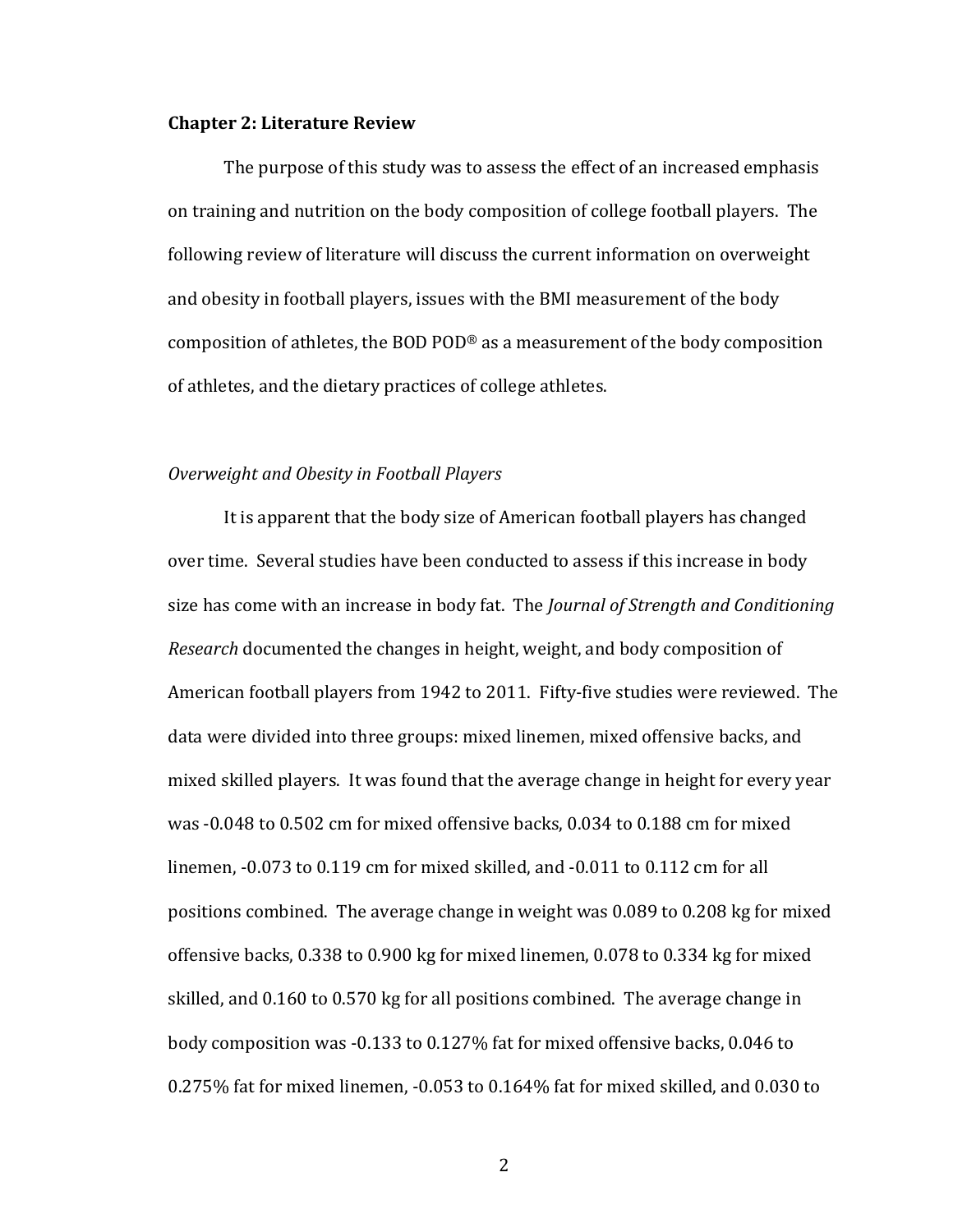0.278% fat for all positions combined. These changes represented a significant increase in height for mixed lineman, a significant increase in weight for mixed lineman, mixed skilled players, and all players combined, and a significant increase in percent body fat for mixed lineman and for all players combined (Anzell, et al., 2013). Results of this research show there was a significant increase in weight and percent body fat among college football players from 1942-2011.

Noel, et al. (2003) assessed the body composition of 69 division I football players and compared the findings with data from previous studies. Compared to players in studies from the 1980s and 1990s, current players were found to have greater total body mass and percent body fat. It was found that on average, linemen and tight ends had body fat percentages of greater than 25%. It was also found that most of this fat was accumulated in the abdominal region. Because recent research suggests a correlation between abdominal obesity and heart disease and stroke, it was concluded that more emphasis needs to be put on the way in which players increase body mass to decrease health issues in the future (Noel, et al., 2003).

The prevalence of overweight and obesity among football teams has also been studied. In 2008, eighty-five players from an NCAA Division I football team were assessed through BMI, percent body fat, and waist circumference measurements (Mathews & Wagner, 2008). Using BMI measurements, it was found that 81% of the players were overweight and 35% were obese. However, when compared to percent body fat measurements, 26 players had been misclassified as overweight and 15 had been misclassified as obese. This supports the position that BMI is not an accurate assessment of body composition in athletes. A measurement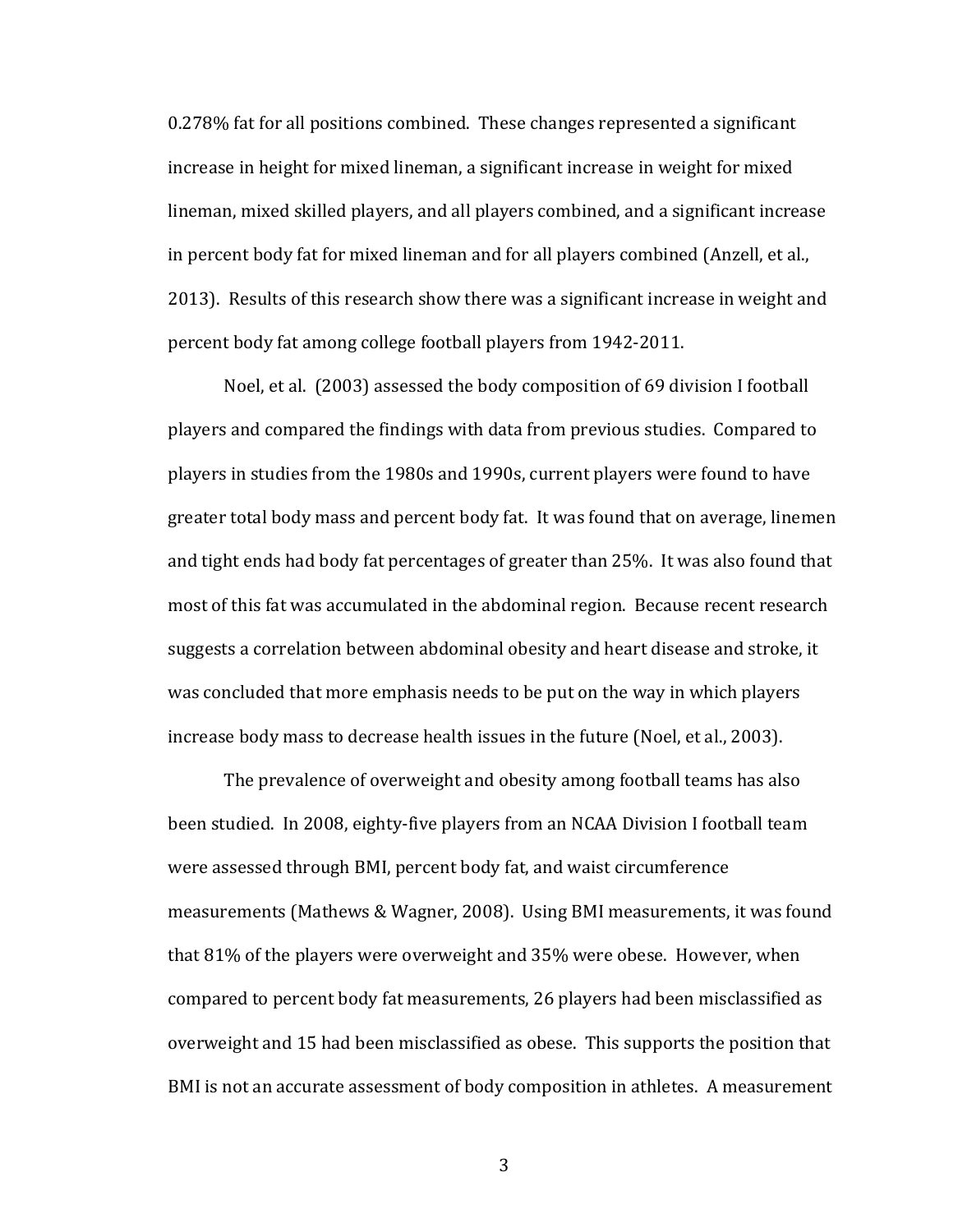that includes an estimate of percent body fat is recommended. This being said, there is still reason for concern. After accounting for the inflation from the BMI measurements, 14 players (16%) and the average offensive linemen still surpassed the at-risk level for all three assessments- BMI  $>$  30 kg/m<sup>2</sup>, waist circumference  $>$ 102 cm, and percent body fat > 25%. The average percent body fat among the team was also found to be higher than players in similar studies over the past ten years (Mathews & Wagner, 2008). This supports the assertion that increases in body mass in American football players are indeed accompanied by increases in percent body fat. It also indicates that college football players are at risk for not only obesity, but obesity-related diseases.

#### *Issues with the BMI Measurement*

BMI, or Body Mass Index, is an indicator of body fatness that compares weight to height. It is calculated by the following formula: weight (kg) / [height (m)]2. According to the American Council on Exercise, a BMI of less than 18.5 is considered underweight, a BMI of 18.5-24.9 is considered normal weight, a BMI of 25.0-29.9 is considered overweight, a BMI of 30.0-34.9 is considered grade I obesity, a BMI of 35.0-39.9 is considered grade II obesity, and a BMI of greater than 40 is considered grade III obesity (ACE, 2015). The effect of larger than average amounts of muscle mass on the BMI of athletes may misclassify them as overweight or obese. Because of this, using percent fat to assess the body composition of athletes may be more effective (Ode, et al., 2007). To examine the association between BMI and percent fat assessments in athletes, Lambert, et al. (2012) compared division 1-A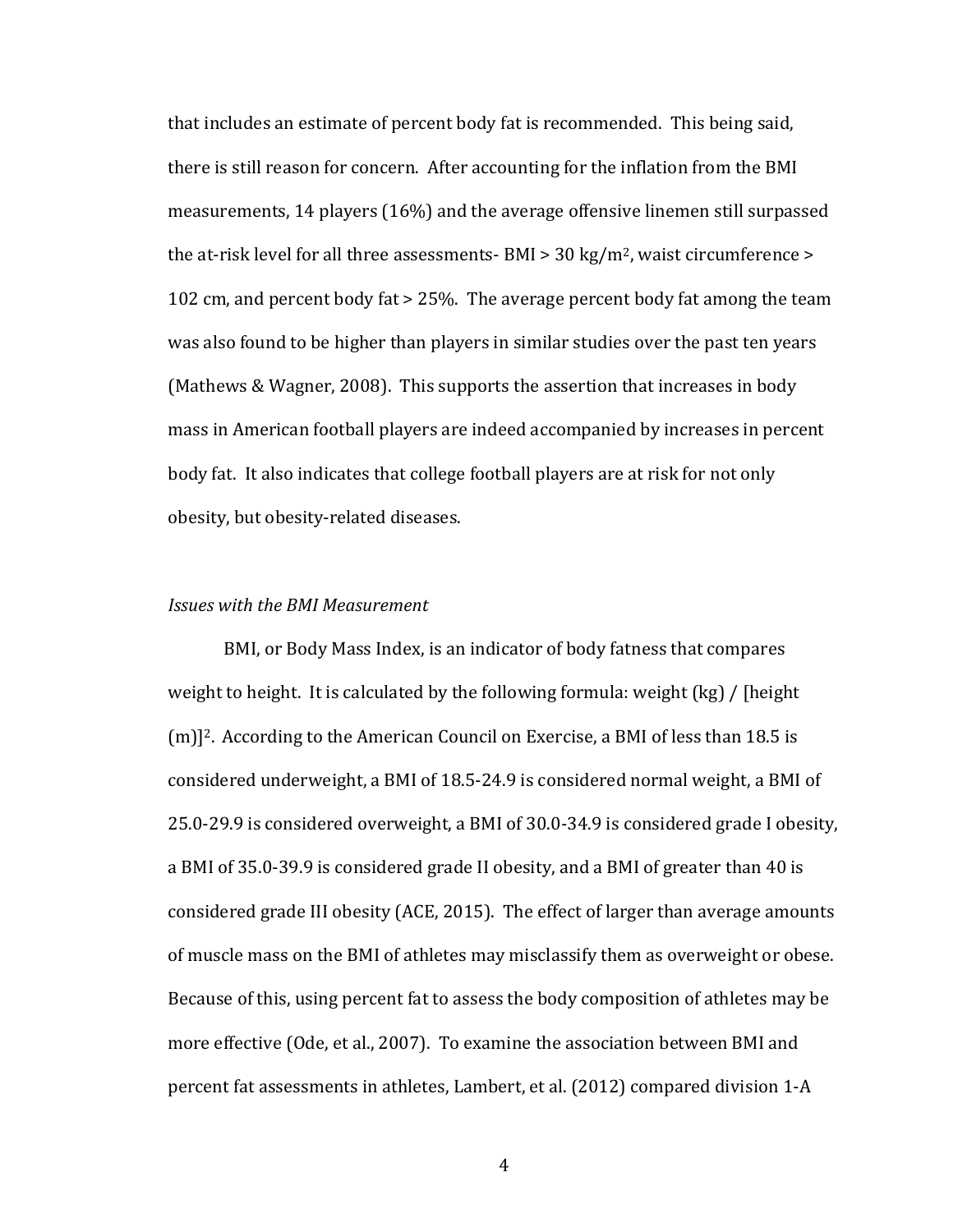college football players to an age-matched/gender-matched control group. The researchers used regression analysis to predict percent fat from BMI in both groups. BMI was found to predict percent fat differently between groups. The higher percentage of overweight and obesity among the football players was found to be due to larger amounts of fat-free mass. This indicates that the BMI measurement may misclassify athletes, specifically division 1-A college football players, as overweight and obese. A more accurate measurement should be used when assessing the body composition of athletes.

#### *The BODPOD Measurement*

The American Council on Exercise also provides ideal body fat percentages. For men, they consider greater than 25% to indicate obesity, 18-24% to be acceptable, 14-17% to be ideal for fitness, and 6-13% to be ideal for athletes (ACE, 2015). The BOD POD® was developed to assess percent fat quickly and easily. It is a two-compartment analysis instrument that measures fat mass and non-fat mass through air displacement plethysmography. It has been shown to be both a valid and reliable method for measuring body composition for the general population (Peeters & Claessens, 2011). In order to test its validity and reliability for athletes, Peeters and Claessens conducted a study on the BOD POD® and division 1-A college football players. The researchers assessed body composition using two methodshydrostatic weighing and the BOD POD®. The first method is reliable but difficult, as subjects must be submerged in a tank of water and blow out all of the air in their lungs. The researchers compared the body compositions of each player between the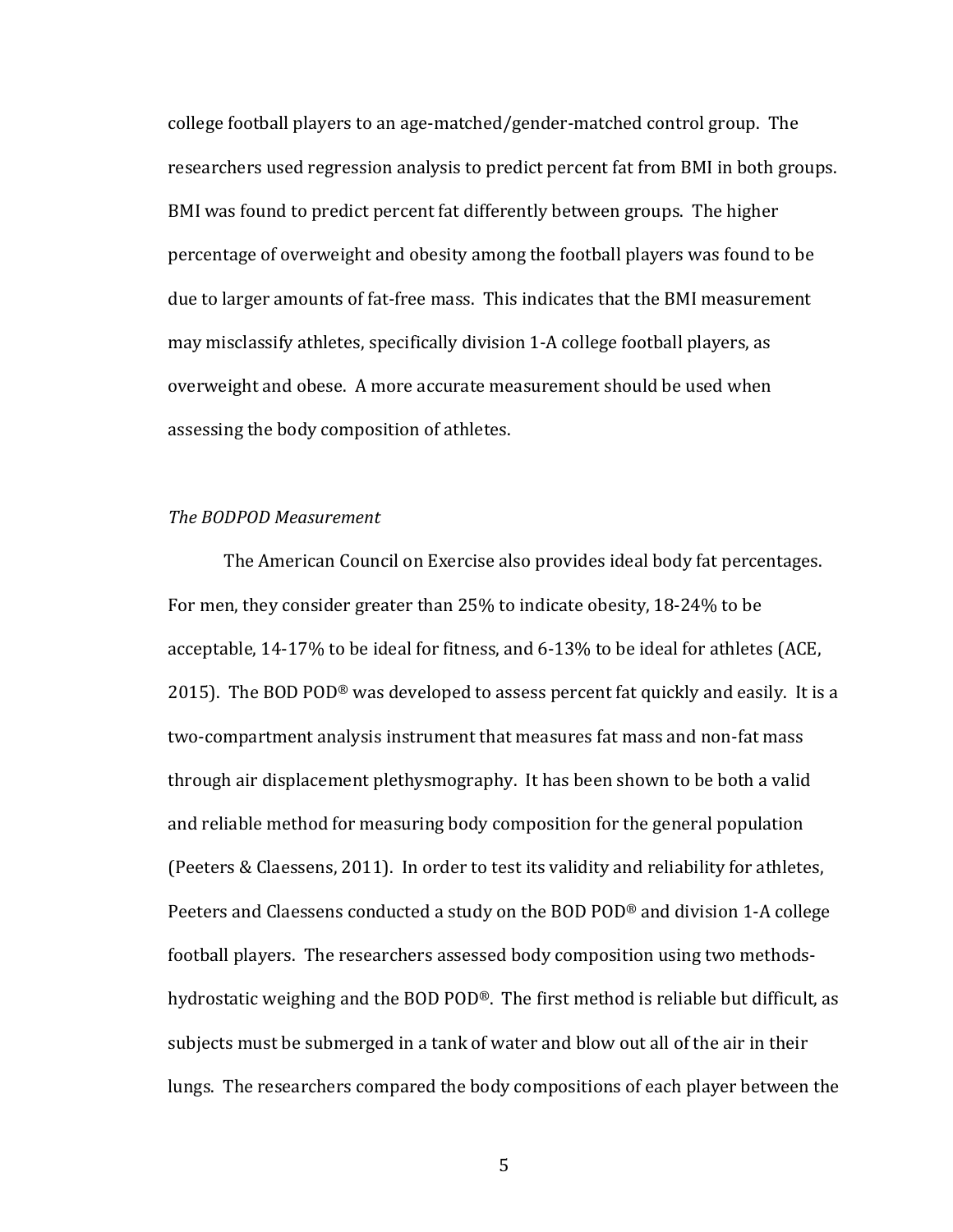two methods and found no significant difference. It was concluded that not only is the BOD POD® quick and easy, it is also reliable (Collins, et al., 1999).

However, the BOD POD® assessment does have limitations. Isothermal air on the body surface, in the lungs, in scalp hair, and trapped in clothing results in an overestimation of body density and an underestimation of percent fat if not accounted for (Peeters & Claessens, 2011). The BOD POD® accounts for isothermal air on the body surface and in the lungs, but tight-fitting clothing and a swim cap must be worn to minimize isothermal air in scalp hair and trapped in clothing. Differences among clothing and swim caps may skew results.

#### *College Athletes and Diet*

Athletes that advance to the college level must learn to make appropriate food choices in a new physical, social, and cultural environment (Long, et al., 2011). It is important for team coaches, trainers, exercise physiologists, and dietitians to understand the factors that affect those food choices so that they can provide the appropriate support for their players. In 2011, a theoretical model explaining the food choice process of college football players was developed (Long, et al., 2011). Fifteen football players that represented different positions, class levels, and ethnicities were interviewed on their dietary habits. The food choice process was found to be circular with time being the core category. The surrounding categories included routines, planned hydration, macronutrients, money value, meal themes, quick-fix meals, healthy food choices, and food-related decisions, in order. For example, a player who entered the cycle at "meal themes" reported considering how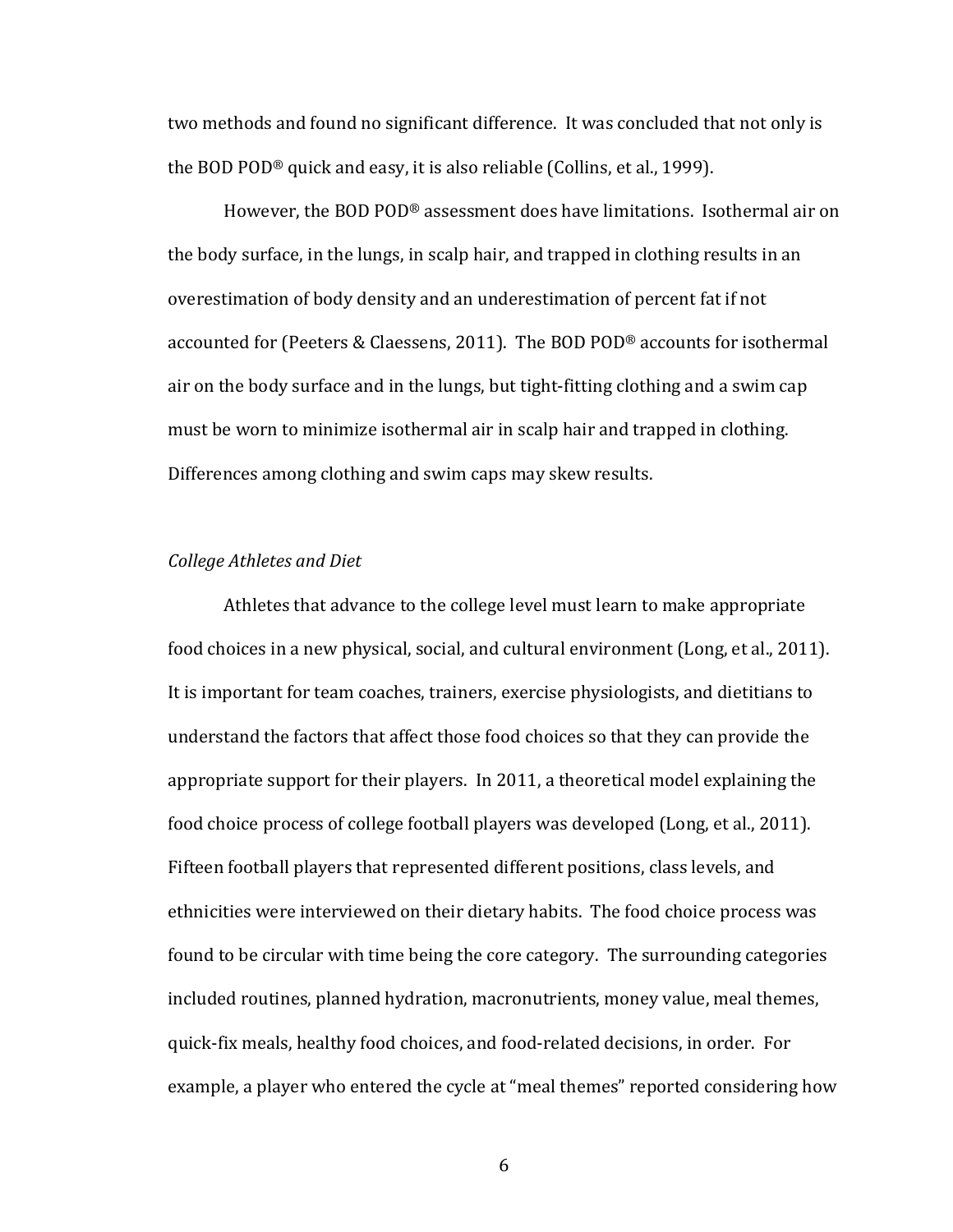to fix a meal quickly. The two factors that affected food choices the most were academic and athletic schedules. It was concluded that the players chose meals based on their schedules while also considering their hydration status and the nutritional value of the meal. Football team staff should use these findings in developing or amending their nutrition programs.

College athletes have been found to be a group that is not following dietary recommendations for fruit and vegetable consumption (Cole, et al., 2005). In order to assess the diets of college football players, three-day diet records were collected from 28 NCAA Division I football players (Cole, et al., 2005). The diet records were collected during a time period when team meals were not provided. There was 100% compliance in maintaining the records. The accuracy of the records, however, could not be determined. The records were compared with the United States Department of Agriculture Food Guide Pyramid to assess fruit and vegetable consumption. The average daily fruit and vegetable consumption was found to be less than two servings. It was concluded that college athletes, specifically college football players, would benefit from nutrition education and nutritional screening.

College football players, especially freshmen, are often encouraged to increase their body weight. The long-term effects of this weight gain, however, are many times ignored to reach the short-term goals of increased body weight, improved athletic performance, etc. (Kirwan, et al., 2012). To assess the effects of weight gain practices, both positive and negative, fifteen players that were attempting to gain weight were studied during an 8-week training program (Kirwan, et al., 2012). Three-day diet records, body composition, blood lipids, and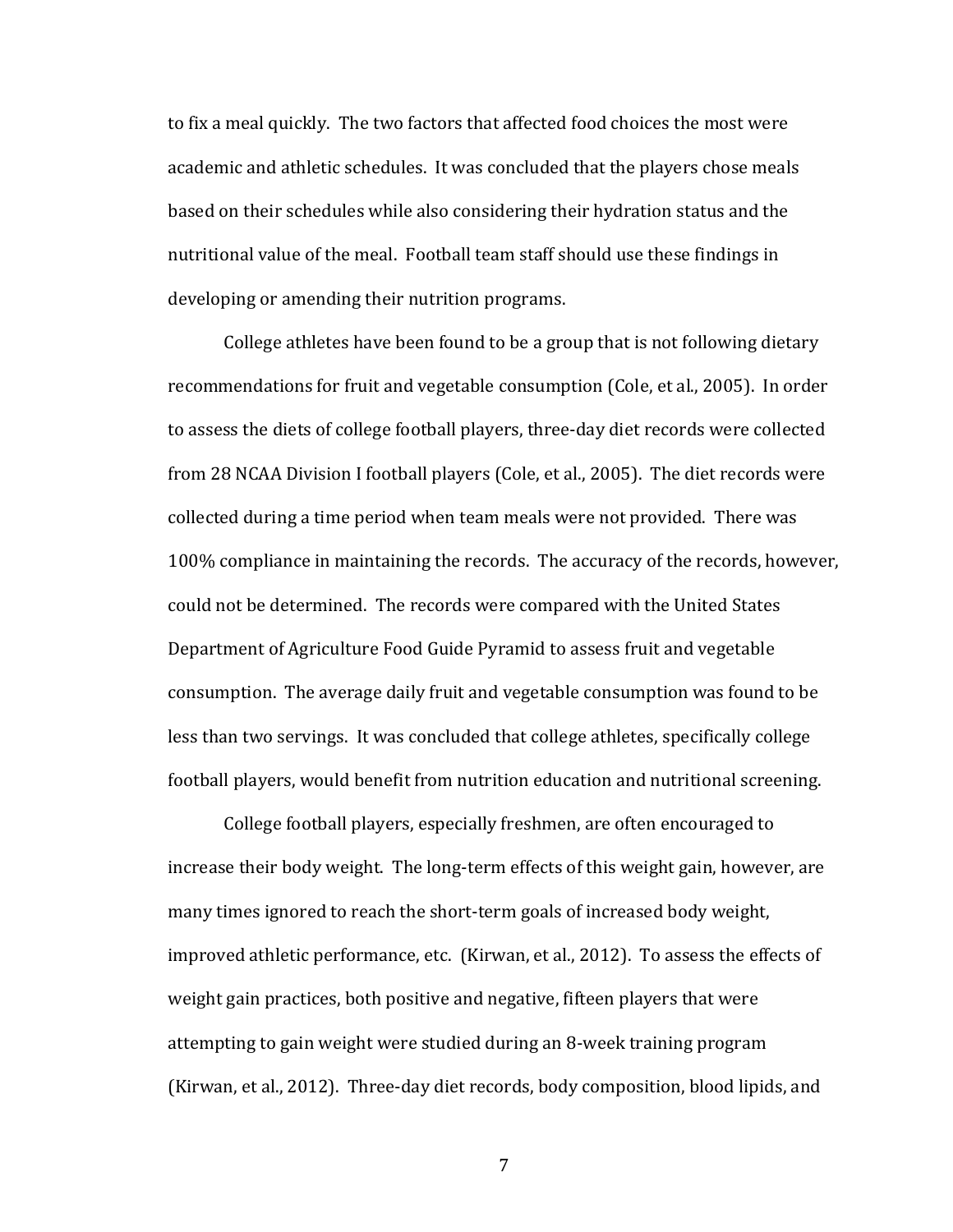performance measures were collected before and after the eight weeks. It was found that reported energy, carbohydrate, and protein intake significantly increased during the program. Energy intake increased by 45%, carbohydrate intake increased by 82%, and protein intake increased by 29%. Fat intake was 41% of energy when the program began and 32% when the program ended. Increases in strength, power, speed, total body mass, muscle mass, and fat mass were also found. The researchers noted cholesterol and LDL levels related to higher risk for cardiovascular disease. It was concluded that nutrition education to promote weight gain while protecting the lipid profile is needed. Though some programs have implemented nutrition education, the previous studies indicate that overall, there is still a lack of nutrition knowledge among college football players.

In 2001, Jacobson, et al. compared the nutrition knowledge of division I college athletes with similar data collected in 1992. Surveys were completed at sixteen universities. The surveys indicated that women receive more nutrition information than men. The primary sources of nutrition information for women were college classes and nutritionists, while the primary sources for men were strength and conditioning coordinators and athletic trainers. Only 3% of athletes correctly identified the recommended percent of total calories for protein, only 11.7% correctly identified the recommended percent for fat, and only 29.5% correctly identified the recommended percent for carbohydrates. When compared with the surveys from1992, very little difference in nutrition knowledge was found. It was concluded that efforts to increase the nutrition knowledge of college athletes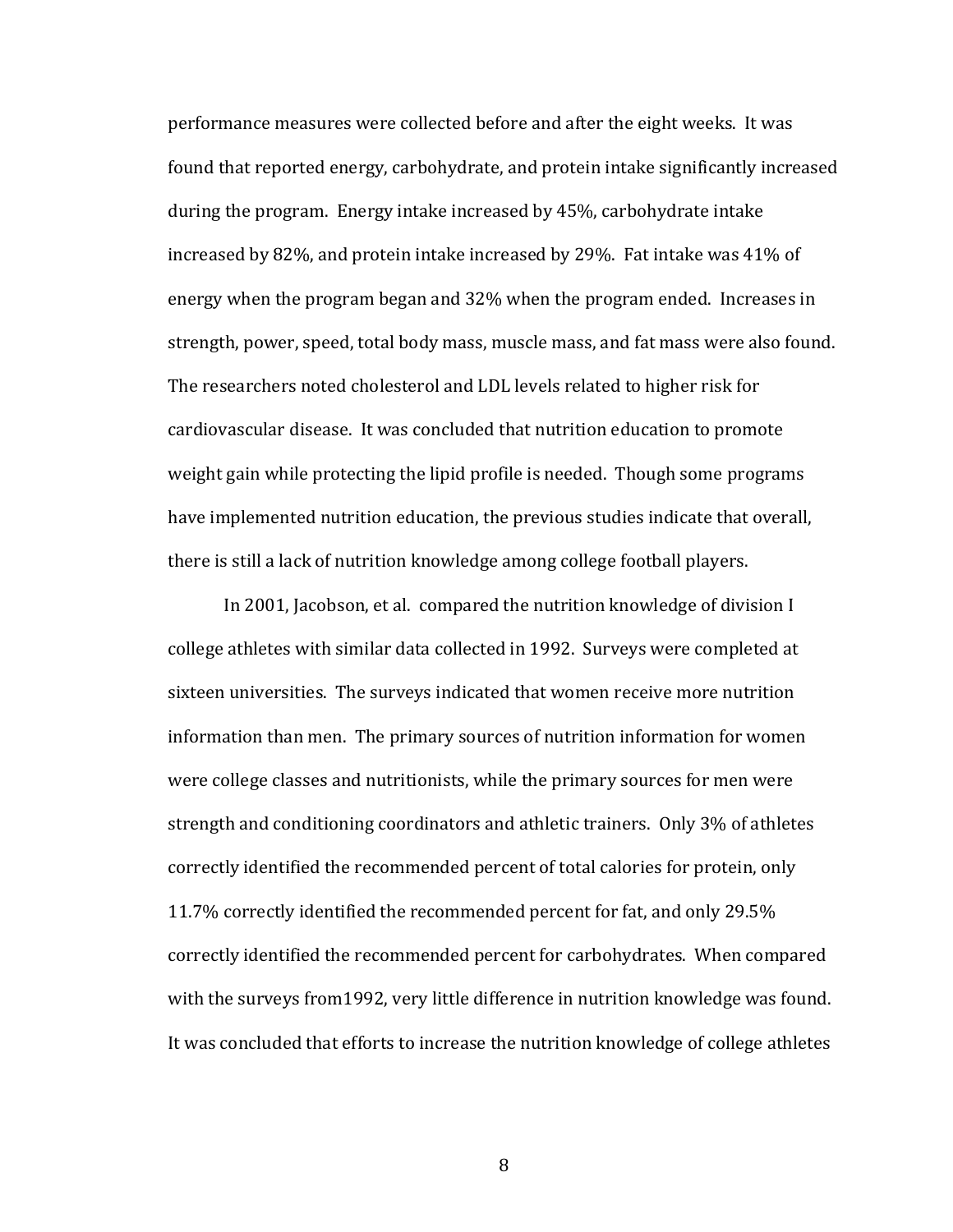have been ineffective overall. College football programs must amend their nutrition education plans and Training Table provisions to better benefit their players.

In conclusion, studies suggest that increases in body mass in American football players have been accompanied by increases in percent body fat. This has put players at risk for obesity and obesity-related diseases. However, the BMI measurement may misclassify football players as overweight and obese. A more accurate measurement, such as the BOD POD®, should be used to assess the body composition of football players. Nutrition education is needed to teach football players how to increase body mass without increasing body fat.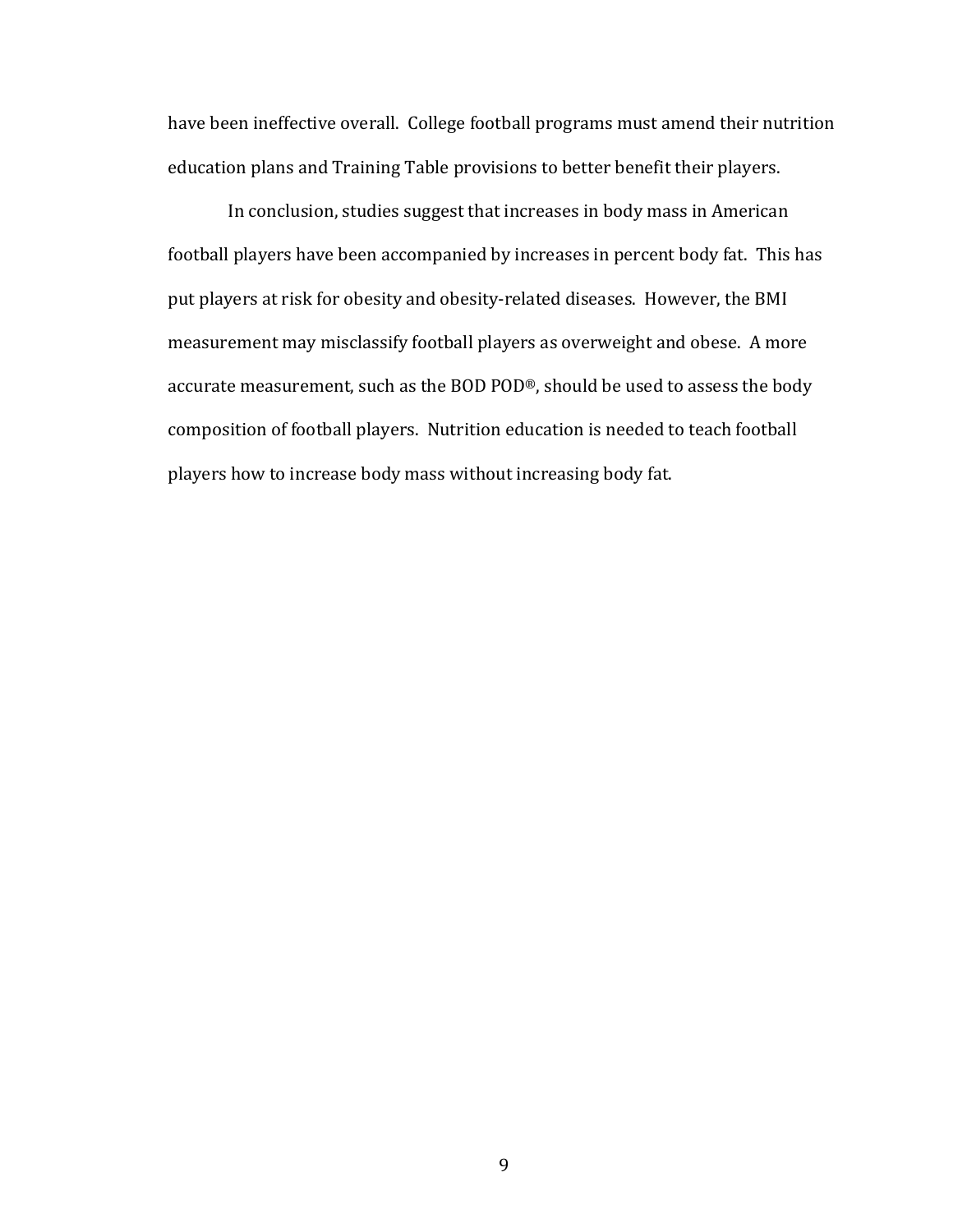#### **Chapter 3: Research Purpose**

The prevalence of overweight and obesity remain issues in the United States. According to "Prevalence of Overweight and Obesity in Collegiate American Football Players, by Position," "the 'supersizing' of America appears to be occurring in athletes as well as the general population" (Mathews & Wagner, 2008). In 2005, two authors from the Health, Physical Education, and Recreation Department at Utah State University, Logan reported in a letter to the *Journal of the American Medical Association* that 97% of National Football League (NFL) players were overweight and 56% were obese (Mathews & Wagner, 2008).

The research reported by the two authors, like most research on overweight and obesity, is based on body mass index (BMI) measurements. BMI is the ratio of body weight to height squared. Though BMI is commonly used to classify overweight and obesity, the measurement is limited. For instance, BMI does not consider the ratio of fat mass to fat-free mass. It only compares total weight to height- a one-compartment model. Because of this, individuals with larger than average amounts of muscle and bone mass, such as football players, might be misclassified as overweight or obese by BMI measurements.

Discrepancies with the BMI measurement have led to the development of more accurate methods of measuring body mass. In recent years, hydrostatic weighing and air displacement plethysmography using the BOD POD® have become recognized as the most accurate approaches to measuring body composition. Both are two-compartment models estimating fat mass and non-fat mass. Hydrostatic weighing determines body mass by measuring the difference between an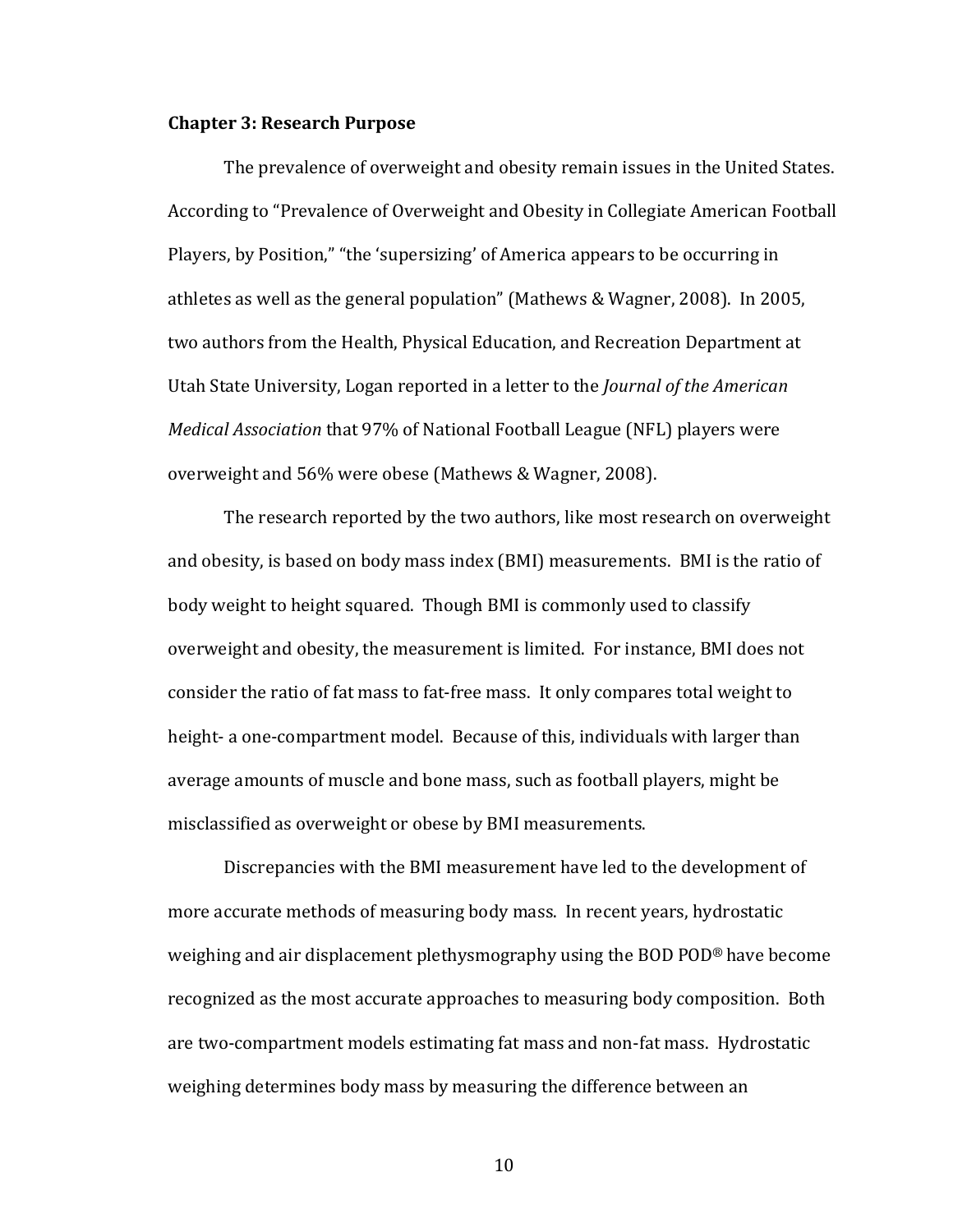individual's weight in water and in air. To conduct the measurement, the individual is submerged in water while exhaling all of the air in their lungs (Biaggi, et al., 1999). The BOD POD<sup>®</sup> is a two-compartmental analysis instrument that resembles a large egg with a window (Pompei, 2004). Subjects put on spandex clothing and a swim cap and are placed in the instrument for several minutes. The BOD POD® measures body volume and body mass and determines fat mass, fat-free mass, and percent body fat.

This study was conducted upon a change in coaching philosophy after a poor football season. The new philosophy increased the emphasis on training and nutrition. The players' enhanced meal program, Training Table, was improved to provide healthier options. Volunteers were hired to prepare and serve food in the football facility. More fruit, nuts, and bagels were provided before and after practices. Weight gain shakes were encouraged for those who needed to gain weight and limited for those who did not. Nutrition education was also implemented.

The period of time from January to May represented the greatest opportunity to improve body composition. During this time, training consisted mostly of conditioning and weight lifting. Training Table was available during this time. In May, training was optional and no meals were provided to the players. In June, the players were required to be back on campus to begin training again. During June and July, conditioning and weight training continued. The players also had optional skills workouts and watched film. Training Table was not allowed per NCAA regulations. One meal per day was provided to the players at an on-campus dining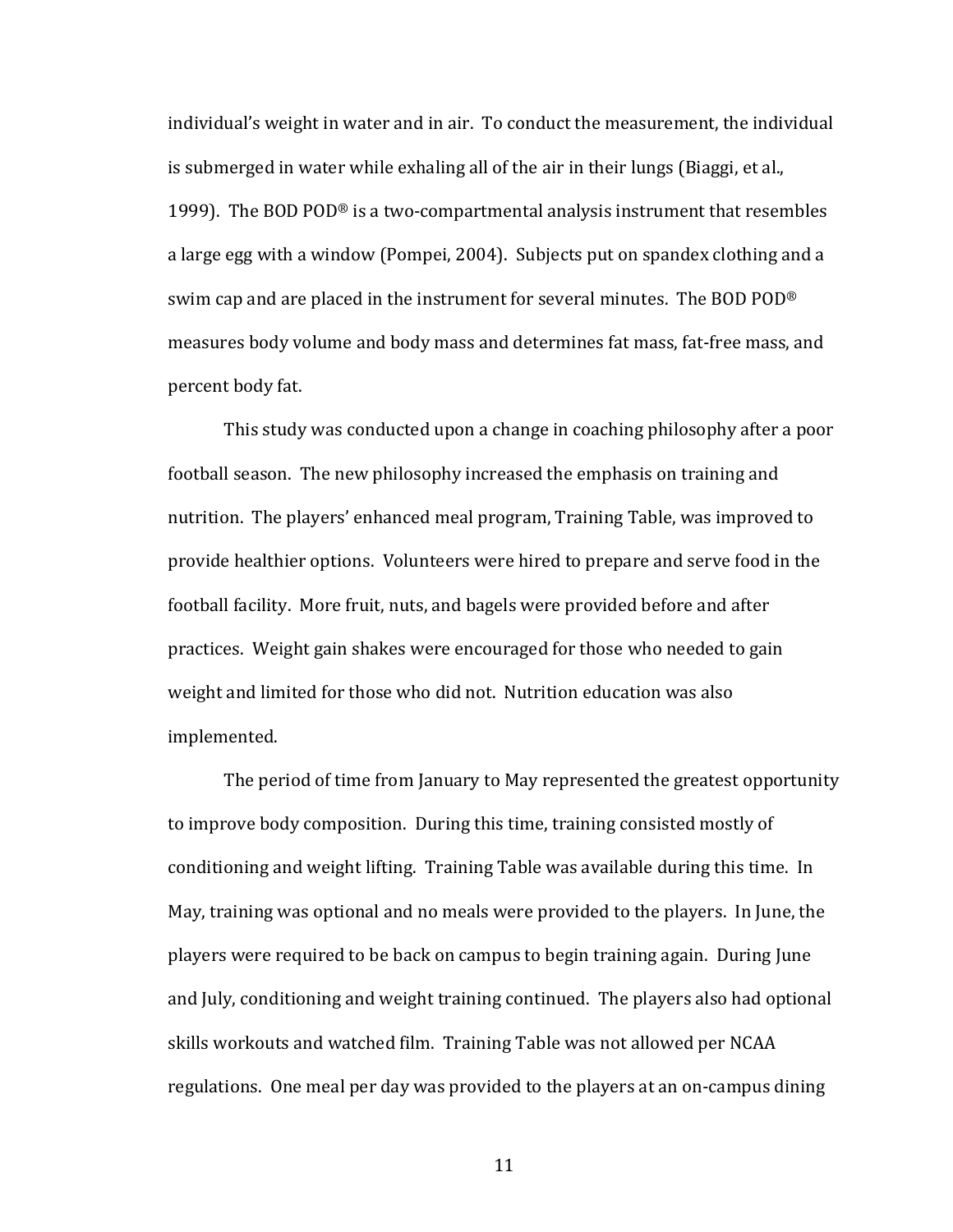hall. Football staff could limit what was provided to the players from the dining hall's menu, but they could not enhance the menu as they would at Training Table. While the meal could not be made mandatory, attendance was strongly encouraged. The body compositions of the players included in this study were assessed in January, just prior to these changes, and in May, after months of an increased emphasis on training and nutrition. They were assessed again in August, after having no mandatory training in May, no Training Table in May, June, or July, but having conditioning and weight training and optional skills workouts in June and July.

The specific objectives of this study were to:

1. Assess the effect of an increased emphasis on training and nutrition on the body composition of college football players using BOD POD® data.

2. Assess whether or not the effect of an increased emphasis on training and nutrition is sustained during the summer when there is no mandatory training in May, no Training Table in May, June, or July, but there is conditioning and weight training and optional skills workouts in June and July.

3. Assess the appropriateness of the BMI measurement to evaluate body composition among college football players.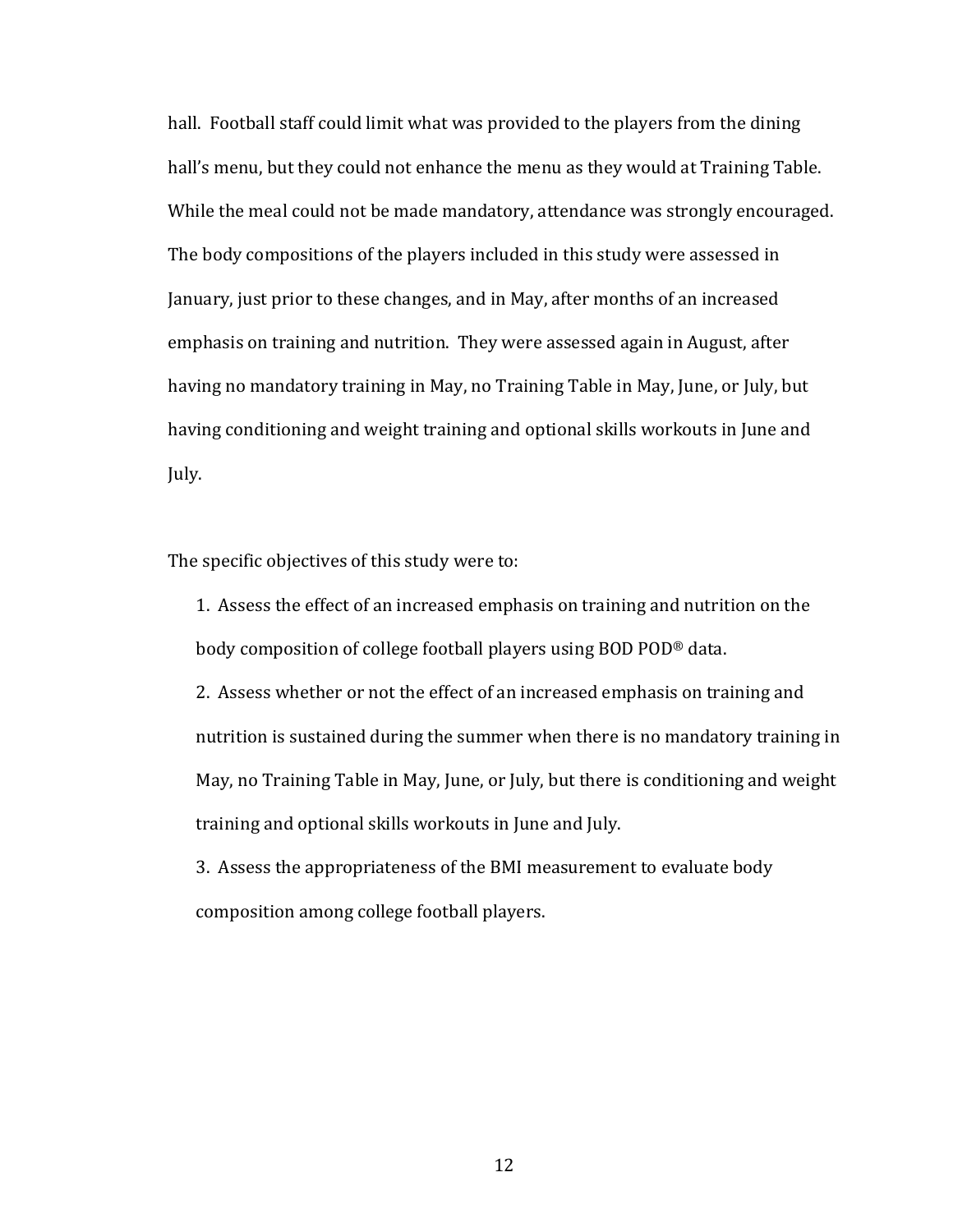#### **Chapter 4: Methodology**

A non-experimental quantitative research design was used to conduct this study. The *ex post facto* research method was specifically used. The study describes an association between something that occurred in the past and subsequent responses to uncover a possible cause-and-effect relationship. The measurements used in this study are a part of a larger data set from research conducted by the Department of Dietetics and Human Nutrition at the University of Kentucky in collaboration with a college athletic department. The collaboration allowed the Department of Dietetics and Human Nutrition to assess the athletes and to get consent to use the data for their research and allowed the athletic department access to the much desired BodPod® measurements.

Athletes gave their informed consent and were measured by a researcher in the Department of Dietetics and Human Nutrition's Nutrition Assessment Laboratory using the BOD POD®. The athletes wore tight-fitting exercise shorts and a swim cap. Prior to the BOD POD® measurement the researcher measured the athlete's height using a standard floor stadiometer and entered it into the BOD POD®. They were then weighed using the BOD POD® scale which is accurate to one gram. Calibration occurred prior to each measurement. The athletes then entered the BOD POD® chamber and were measured for two 50-second intervals. The BOD POD® was opened between each interval. A third measurement was taken if the first two were not statistically the same. Body mass was recorded by the BOD POD®. The athletes were measured in January, just prior to these changes and in May, after months of an increased emphasis on training and nutrition. They were assessed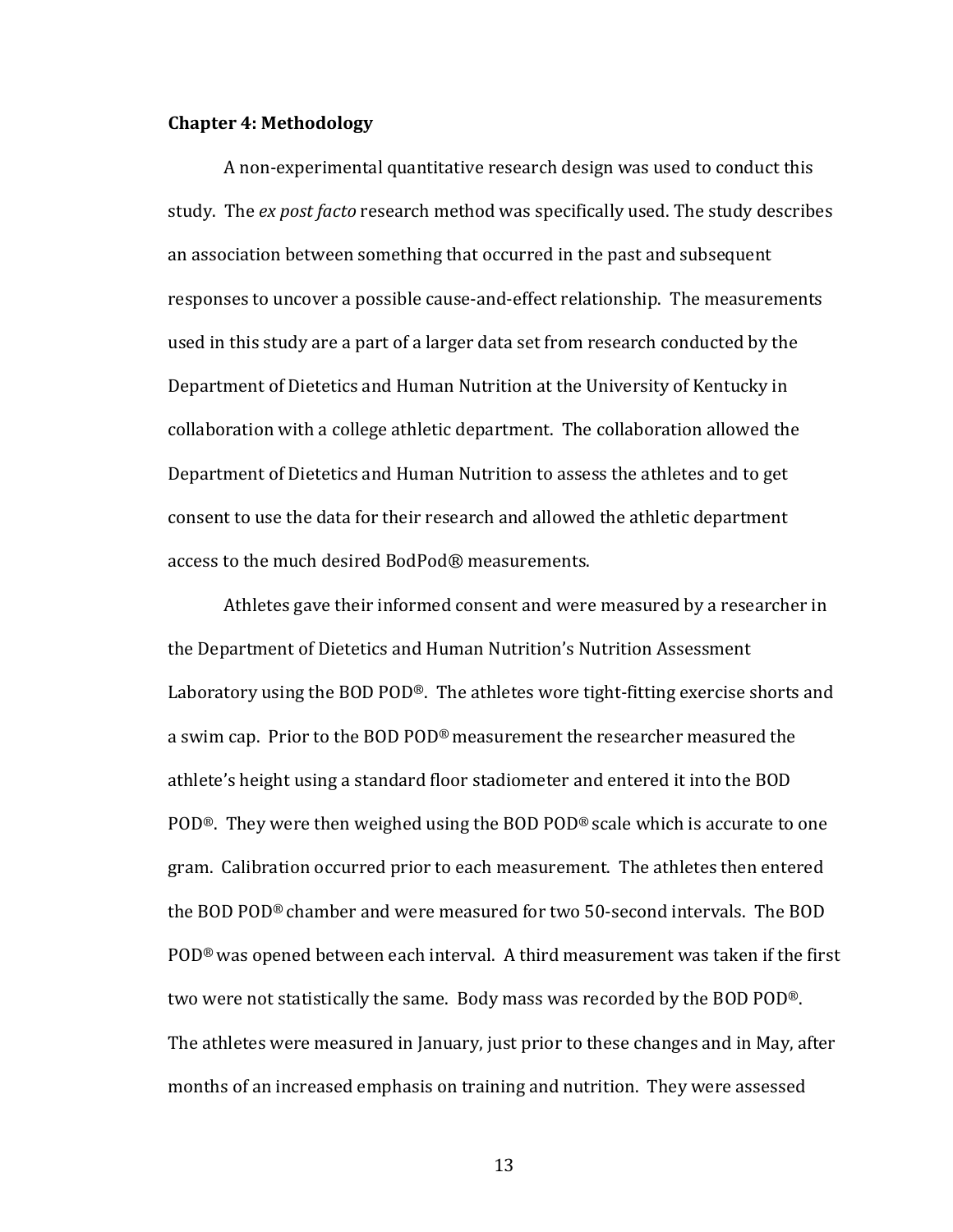again in August, after having no mandatory training in May, no Training Table in May, June, or July, but having conditioning and weight training and optional skills workouts in June and July.

#### *Sample*

The population of interest is college football players. This is recognized as a limitation because it cannot be assumed that the sample of participating football players were representative of all college football players.

#### *Statistical Analysis*

Data were entered into IBM SPSS Statistics version 22. Paired t-tests were performed to compare BMI and percent fat between January and May, May and August, and January and August. A p-value of 0.05 or less was considered statistically significant.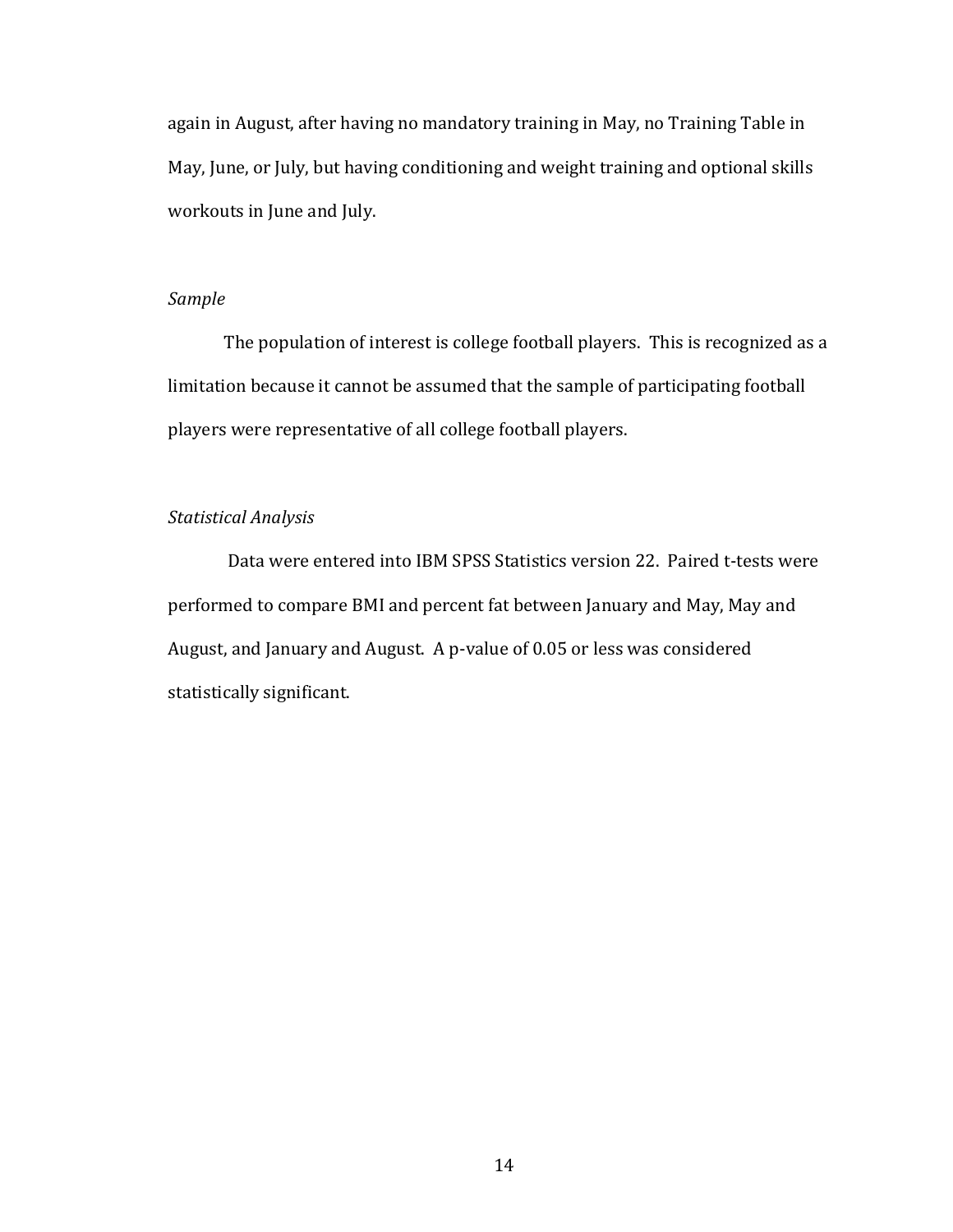### **Chapter 5: Results**

#### *Demographics*

| Table 5.1: Demographic characteristics of football players in January. (N=68) |  |  |
|-------------------------------------------------------------------------------|--|--|
|-------------------------------------------------------------------------------|--|--|

|          | Minimum | Maximum | Mean  | Standard  |
|----------|---------|---------|-------|-----------|
|          |         |         |       | Deviation |
| Height   | 67.5    | 83.0    | 73.6  | 2.8       |
| (inches) |         |         |       |           |
| Weight   | 158.3   | 344.2   | 236.4 | 48.8      |
| (pounds) |         |         |       |           |
| Age      | 18.3    | 23.4    | 20.4  | 1.2       |
| (years)  |         |         |       |           |

Table 5.2: Demographic characteristics of football players in May. (N=68)

|                | Minimum | Maximum | Mean  | Standard  |
|----------------|---------|---------|-------|-----------|
|                |         |         |       | Deviation |
| Height         | 67.5    | 83.0    | 73.6  | 2.8       |
| (inches)       |         |         |       |           |
| Weight         | 160.8   | 345.0   | 232.9 | 44.6      |
| (pounds)       |         |         |       |           |
|                | 18.5    | 23.6    | 20.6  | 1.2       |
| Age<br>(years) |         |         |       |           |

Table 5.3: Demographic characteristics of football players in August. (N=68)

|                    | Minimum | Maximum | Mean  | Standard  |
|--------------------|---------|---------|-------|-----------|
|                    |         |         |       | Deviation |
| Height<br>(inches) | 67.5    | 83.0    | 73.7  | 2.8       |
| Weight<br>(pounds) | 162.9   | 351.2   | 234.6 | 46.7      |
| Age<br>(years)     | 18.8    | 23.9    | 20.9  | 1.2       |

The sample included 68 football players. All participants were male. The mean height of the players in January was 73.6 inches +/- 2.8 inches. The minimum height of the players in January was 67.5 inches and the maximum height was 83.0 inches.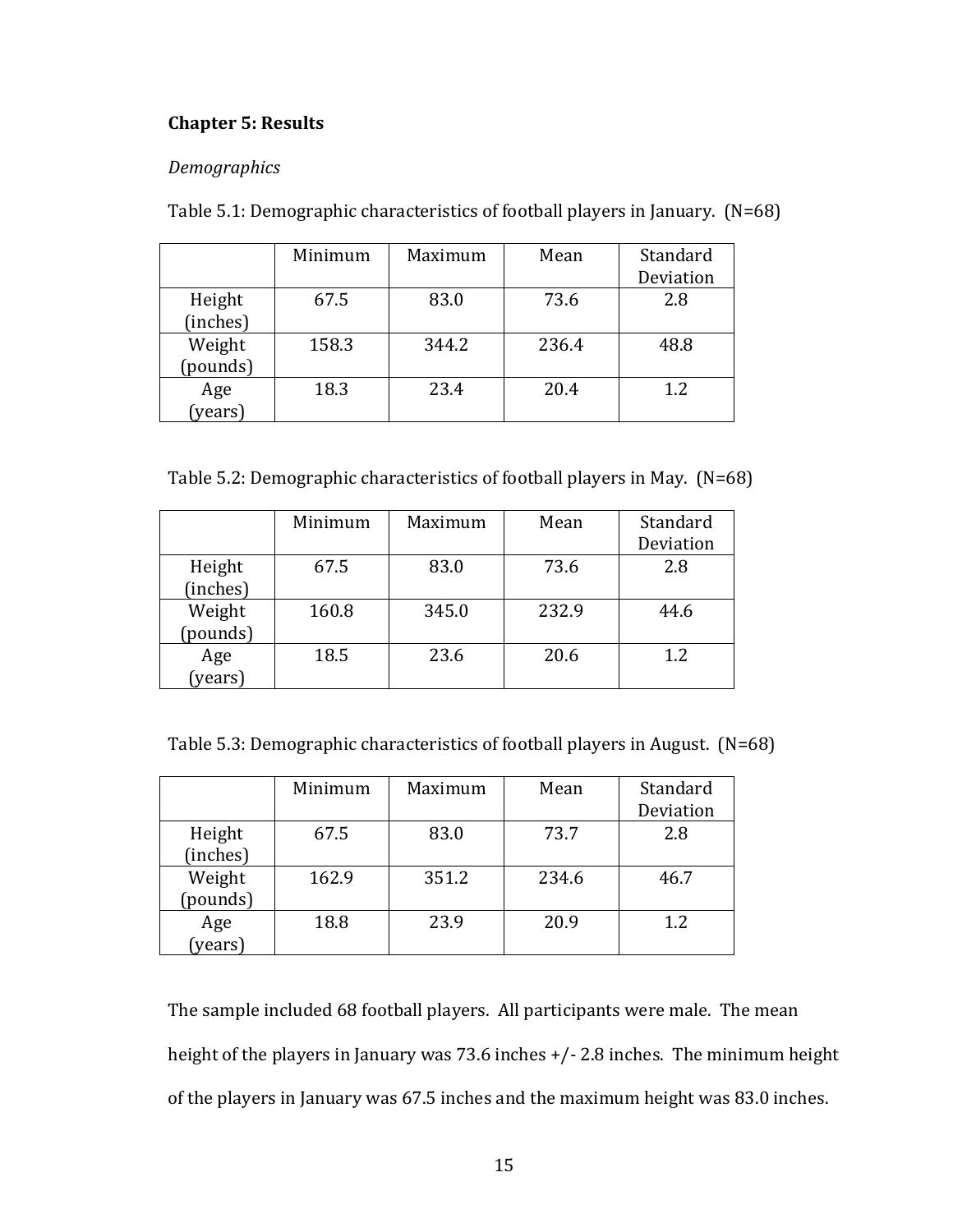The mean weight of the players in January was 236.4 pounds +/- 48.8 pounds. The minimum weight of the players in January was 158.3 pounds and the maximum weight was 344.2 pounds. The mean age of the players in January was 20.4 years +/- 1.2 years. The minimum age of the players in January was 18.3 years and the maximum age was 23.4 years. In May, the mean height of the players was 73.6 inches +/- 2.8 in. The minimum height of the players in May was 67.5 inches and the maximum height was 83.0 inches. The mean weight of the players in May was 232.9 pounds +/- 44.6 pounds. The minimum weight of the players in May was 160. 8 pounds and the maximum weight was 345.0 pounds. The mean age of the players in May was 20.6 years  $+/- 1.2$  years. The minimum age of the players in May was 18.5 years and the maximum age was 23.6 years. In August, the mean height of the players was 73.7 inches +/- 2.8 inches. The minimum height of the players in August was 67.5 inches and the maximum height was 83.0 inches. The mean weight of the players in August was 234.6 pounds +/- 46.7 pounds. The minimum weight of the players in August was 162.9 pounds and the maximum weight was 351.2 pounds. The mean age of the players in August was 20.9 years +/- 1.2 years. The minimum age of the players in August was 18.8 years and the maximum age was 23.9 years.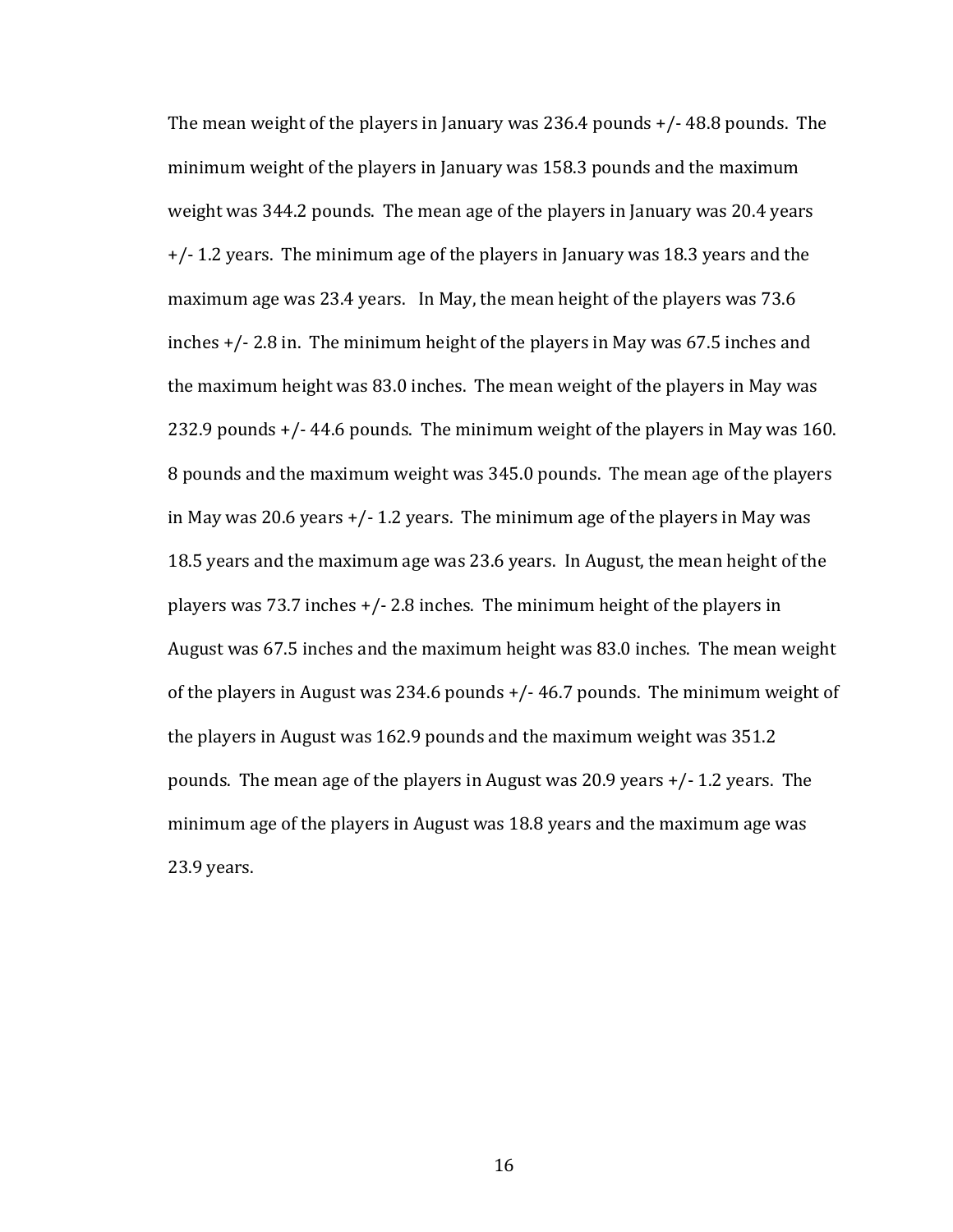### *Percent Fat and BMI Paired T-Tests*

|        |             | Mean   | $\mathbf N$ | Std.      | Std. Error |
|--------|-------------|--------|-------------|-----------|------------|
|        |             |        |             | Deviation | Mean       |
|        | Percent Fat | 18.387 | 68          | 7.8686    | .9542      |
| Pair 1 | anuary      |        |             |           |            |
|        | Percent Fat | 16.269 | 68          | 7.1382    | .8656      |
|        | May         |        |             |           |            |
|        | Percent Fat | 16.269 | 68          | 7.1382    | .8656      |
| Pair 2 | May         |        |             |           |            |
|        | Percent Fat | 16.497 | 68          | 7.4166    | .8994      |
|        | August      |        |             |           |            |
|        | Percent Fat | 18.387 | 68          | 7.8686    | .9542      |
| Pair 3 | January     |        |             |           |            |
|        | Percent Fat | 16.497 | 68          | 7.4166    | .8994      |
|        | August      |        |             |           |            |
|        | BMI         | 30.511 | 68          | 4.8648    | .5899      |
| Pair 4 | anuary      |        |             |           |            |
|        | BMI         | 30.050 | 68          | 4.2947    | .5208      |
|        | May         |        |             |           |            |
|        | BMI         | 30.050 | 68          | 4.2947    | .5208      |
| Pair 5 | May         |        |             |           |            |
|        | <b>BMI</b>  | 30.196 | 68          | 4.4974    | .5454      |
|        | August      |        |             |           |            |
|        | BMI         | 30.511 | 68          | 4.8648    | .5899      |
| Pair 6 | January     |        |             |           |            |
|        | BMI         | 30.196 | 68          | 4.4974    | .5454      |
|        | August      |        |             |           |            |

## Table 5.4: Statistics of paired t-test analysis of BMI and percent fat.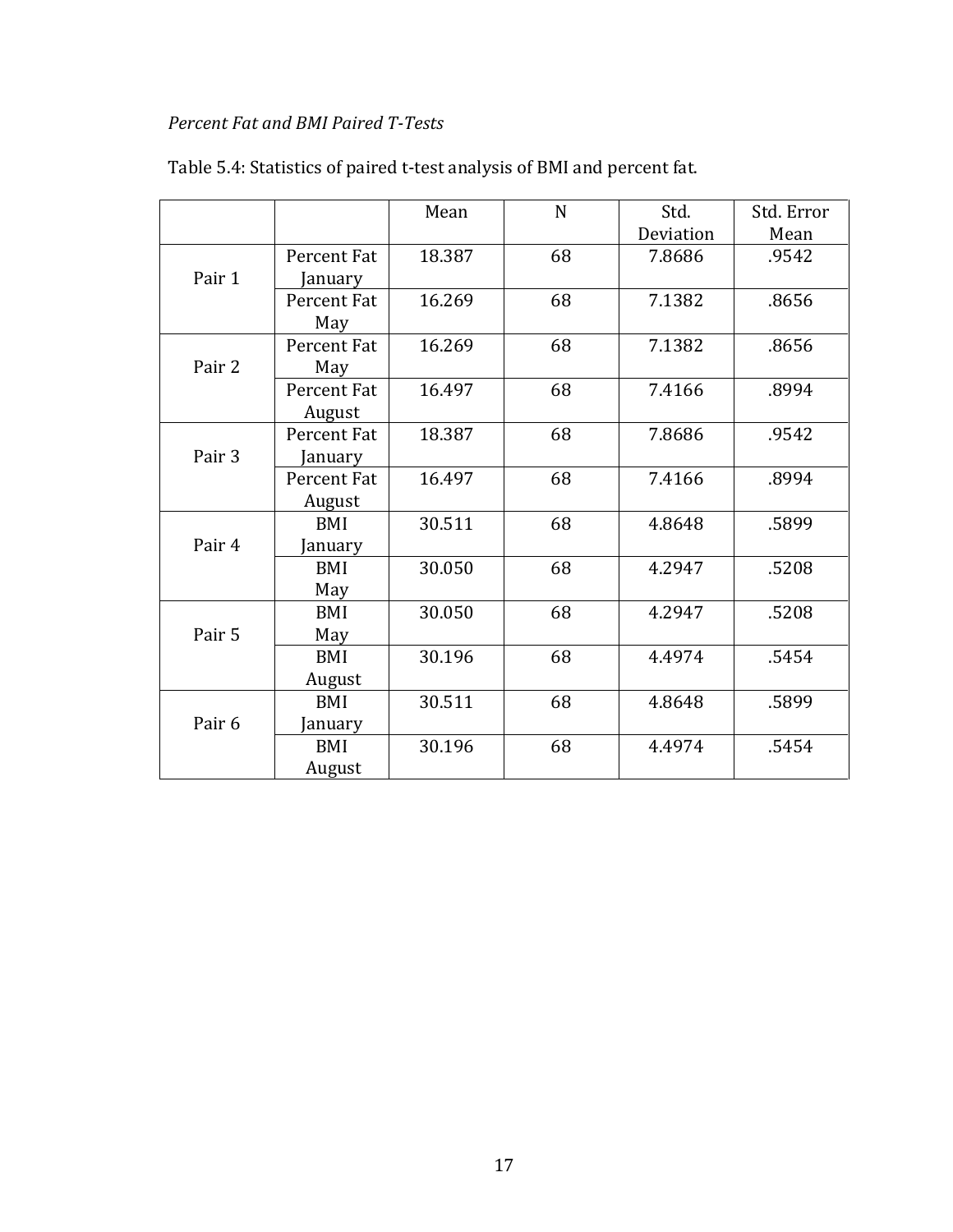|                   |                | <b>Paired Differences</b> |           |       |                            |        |                     |    |          |
|-------------------|----------------|---------------------------|-----------|-------|----------------------------|--------|---------------------|----|----------|
|                   |                |                           |           |       | 95% Confidence Interval of |        |                     |    |          |
|                   |                |                           |           |       | the Difference             |        |                     |    |          |
|                   |                | Mean                      | Std.      | Std.  | Lower                      | Upper  | $\ddot{\mathbf{r}}$ | df | Sig. (2- |
|                   |                |                           | Deviation | Error |                            |        |                     |    | tailed)  |
|                   |                |                           |           | Mean  |                            |        |                     |    |          |
|                   | Percent        |                           |           |       |                            |        |                     |    |          |
|                   | Fat            |                           |           |       |                            |        |                     |    |          |
| Pair 1            | January        | 2.1176                    | 1.9132    | .2320 | 1.6546                     | 2.5807 | 9.127               | 67 | .000     |
|                   | Percent        |                           |           |       |                            |        |                     |    |          |
|                   | Fat May        |                           |           |       |                            |        |                     |    |          |
|                   | Percent        |                           |           |       |                            |        |                     |    |          |
|                   | <b>Fat May</b> |                           |           |       |                            |        | $-925$              | 67 | .359     |
| Pair 2            | Percent        | $-2279$                   | 2.0331    | .2465 | $-7200$                    | .2642  |                     |    |          |
|                   | Fat            |                           |           |       |                            |        |                     |    |          |
|                   | August         |                           |           |       |                            |        |                     |    |          |
|                   | Percent        |                           |           |       |                            |        |                     |    |          |
|                   | Fat            |                           |           |       |                            |        |                     |    |          |
| Pair <sub>3</sub> | January        | 1.8897                    | 2.3767    | .2882 | 1.3144                     | 2.4650 | 6.557               | 67 | .000     |
|                   | Percent        |                           |           |       |                            |        |                     |    |          |
|                   | Fat            |                           |           |       |                            |        |                     |    |          |
|                   | August         |                           |           |       |                            |        |                     |    |          |
|                   | BMI            |                           |           |       |                            |        |                     |    |          |
| Pair 4            | January        | .4608                     | .9718     | .1178 | .2256                      | .6960  | 3.910               | 67 | .000     |
|                   | BMI            |                           |           |       |                            |        |                     |    |          |
|                   | May            |                           |           |       |                            |        |                     |    |          |
|                   | BMI            |                           |           |       |                            |        |                     |    |          |
| Pair <sub>5</sub> | May            | $-1453$                   | .9561     | .1159 | $-3768$                    | .0861  | $-1.253$            | 67 | .214     |
|                   | BMI            |                           |           |       |                            |        |                     |    |          |
|                   | August         |                           |           |       |                            |        |                     |    |          |
|                   | BMI            |                           |           |       |                            |        |                     |    |          |
| Pair 6            | January        | .3155                     | 1.1095    | .1345 | .0469                      | .5840  | 2.345               | 67 | .022     |
|                   | BMI            |                           |           |       |                            |        |                     |    |          |
|                   | August         |                           |           |       |                            |        |                     |    |          |

Table 5.5: Results of paired t-test analysis of BMI and percent fat.

The paired t-test analysis of BMI and percent fat between January and May, May and August, and January and August resulted in significant differences in percent fat between January (PercentFat1) and May (PercentFat2), percent fat between January (PercentFat1) and August (PercentFat3), BMI between January (BMI1) and May (BMI2), and BMI between January (BMI1) and August (BMI3). The differences between percent fat in May (PercentFat2) and percent fat in August (PercentFat3) and BMI in May (BMI2) and BMI in August (BMI3) were not significant.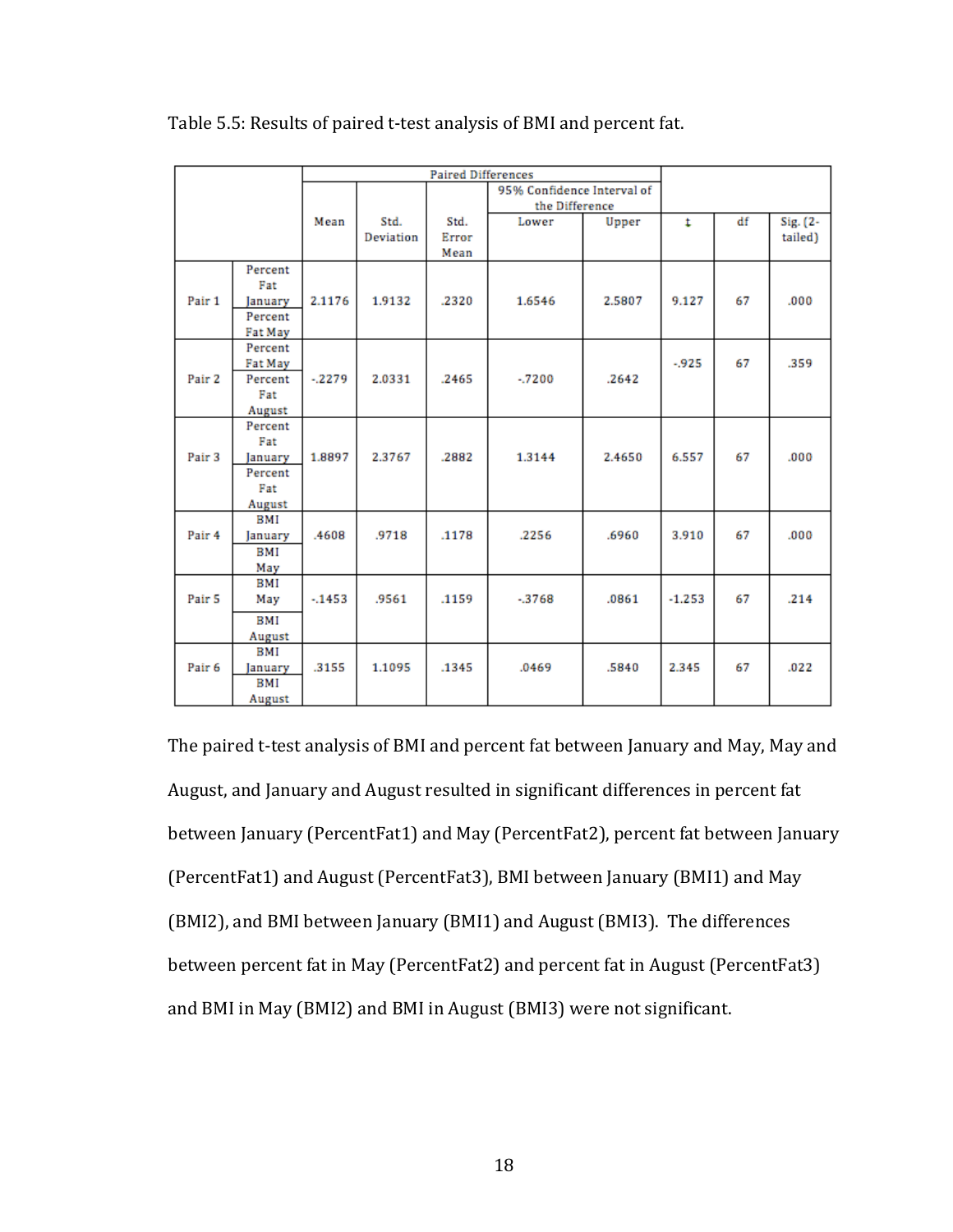### *Correlations Between Percent Fat and BMI*



Figure 5.1: Scatterplot between BMI in January and percent fat in January.

Table 5.6: Linear regression analysis of BMI in January and percent fat in January.

| Model                                      | Unstandardized |            | Standardized |        | Sig. |
|--------------------------------------------|----------------|------------|--------------|--------|------|
|                                            | Coefficients   |            | Coefficients |        |      |
|                                            | B              | Std. Error | Beta         |        |      |
| (Constant)                                 | 20.781         | .786       |              | 26.435 | .000 |
| Percent Fat January                        | .529           | .039       | .856         | 13.448 | .000 |
| $\mathbf{1}$ $\mathbf{1}$<br>$\sim$ $\sim$ | <b>DIFF</b>    |            |              |        |      |

Dependent Variable: BMI January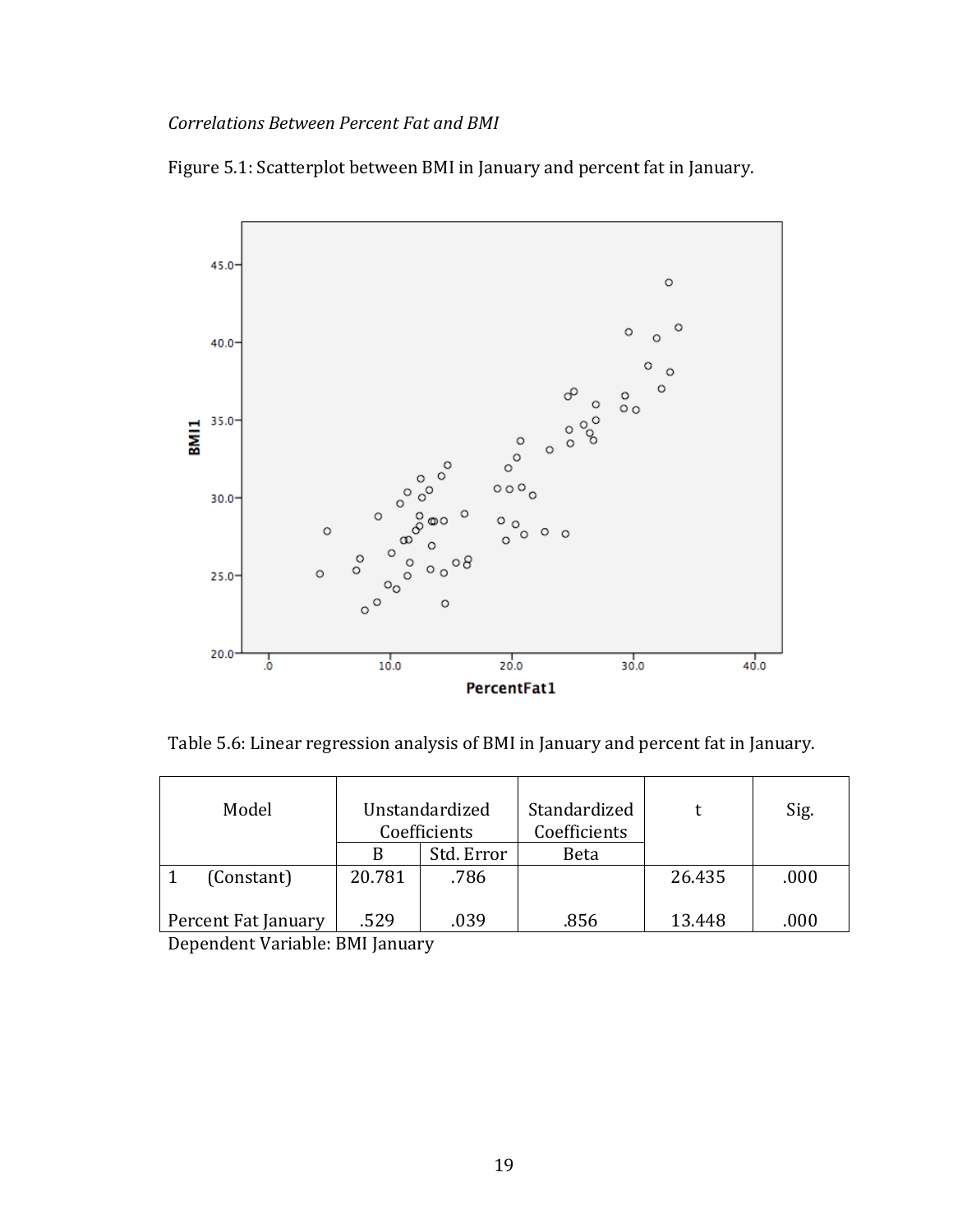

Figure 5.2: Scatterplot between BMI in May and percent fat in May.

Table 5.7: Linear regression analysis of BMI in May and percent fat in May.

| Model           | Unstandardized<br>Coefficients |            | Standardized<br>Coefficients |        | Sig. |
|-----------------|--------------------------------|------------|------------------------------|--------|------|
|                 |                                | Std. Error | <b>Beta</b>                  |        |      |
| (Constant)      | 21.819                         | .711       |                              | 30.682 | .000 |
| Percent Fat May | .506                           | .040       | .841                         | 12.625 | .000 |

Dependent Variable: BMI May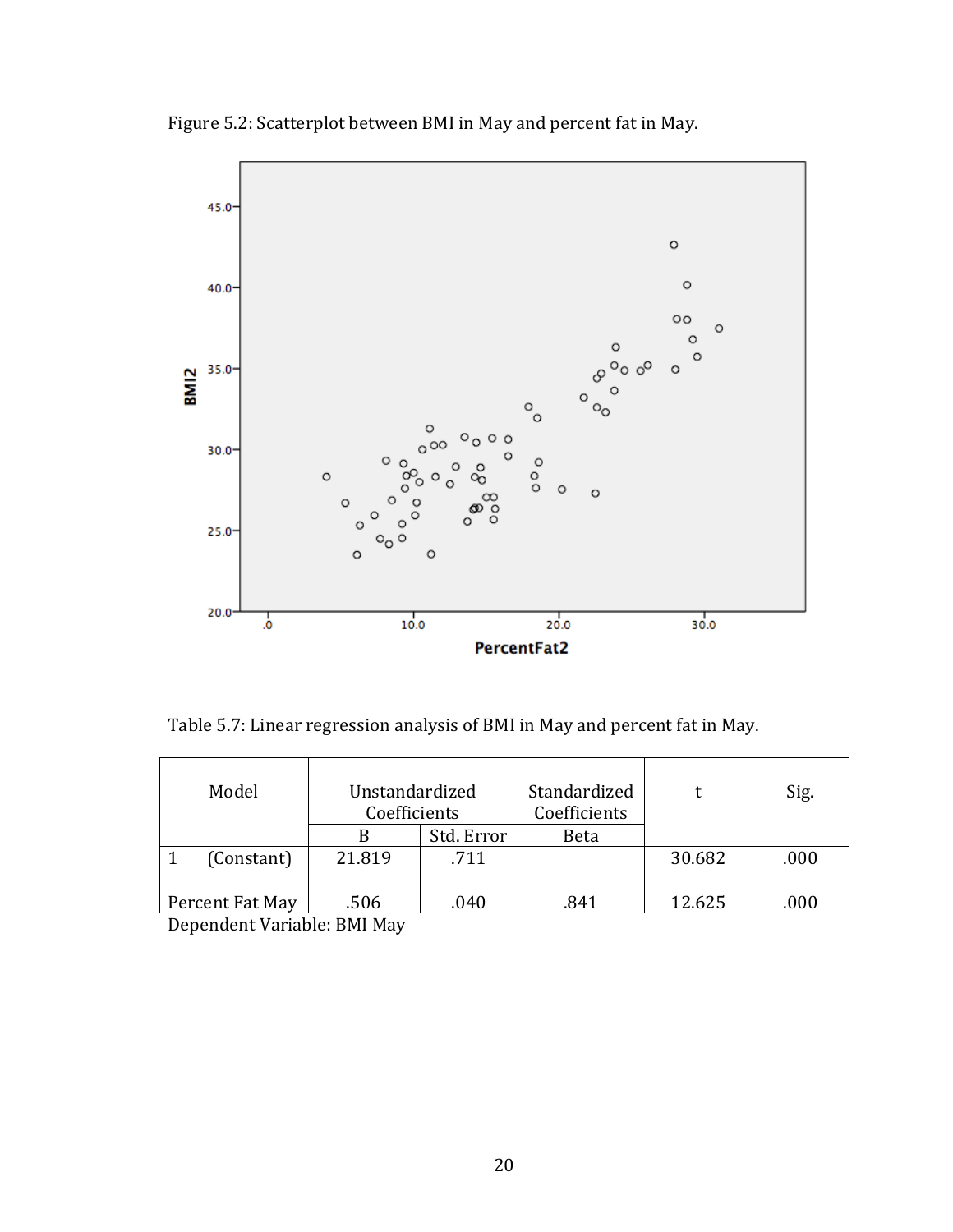

Figure 5.3: Scatterplot between BMI in August and percent fat in August.

Table 5.8: Linear regression analysis of BMI in August and percent fat in August.

|                    |                |            | Standardized |        |      |  |  |
|--------------------|----------------|------------|--------------|--------|------|--|--|
| Model              | Unstandardized |            | Coefficients |        | Sig. |  |  |
|                    | Coefficients   |            |              |        |      |  |  |
|                    |                | Std. Error | Beta         |        |      |  |  |
| (Constant)         | 21.704         | .713       |              | 30.453 | .000 |  |  |
| Percent Fat August | .515           | .039       | .849         | 13.049 | .000 |  |  |
|                    |                |            |              |        |      |  |  |

Dependent Variable: BMI August

Presenting the correlations between BMI1 and PercentFat1, BMI2 and PercentFat2, and BMI3 and PercentFat3 in scatterplots revealed linear relationships. The scatterplots are presented above as Figure 5.1, Figure 5.2, and Figure 5.3. Linear regression analysis revealed the regression equations. Table 5.6 displays the slope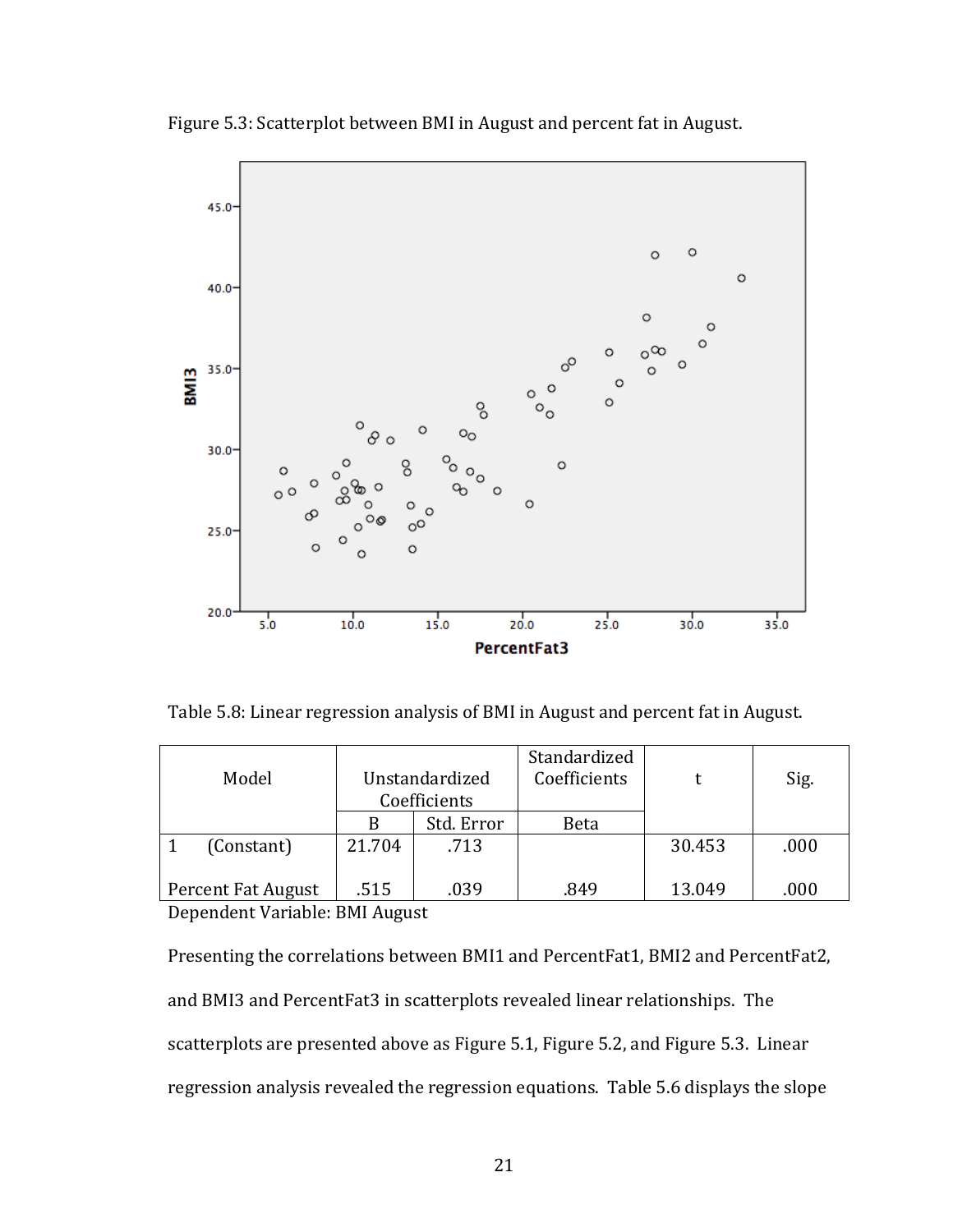of the relationship between BMI1 and PercentFat1 as 0.529 and the intercept as 20.781. Therefore, the equation of the relationship between BMI1 and PercentFat1 is as follows: BMI =  $0.529*$  percent fat + 20.721. Table 5.7 displays the slope of the relationship between BMI2 and PercentFat2 as 0.506 and the intercept as 21.819. The equation of the relationship between BMI2 and PercentFat2 is as follows: BMI = 0.506\*percent fat + 21.819. Table 5.9 displays the slope of the relationship between BMI and PercentFat3 as 0.515 and the intercept as 21.704. The equation of the relationship between BMI3 and PercentFat3 is as follows: BMI = 0.515\*percent fat + 21.704.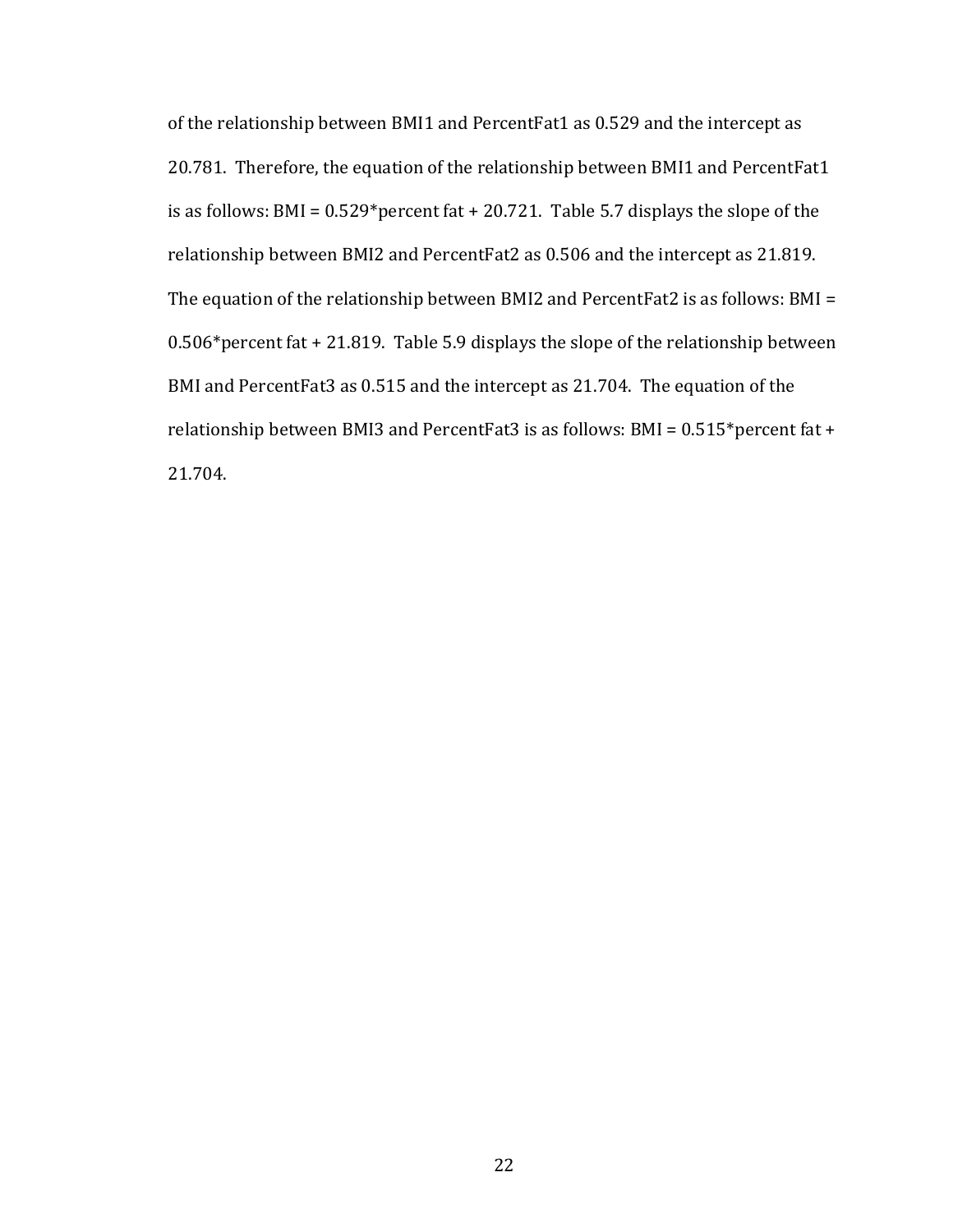#### **Chapter 6: Discussion**

The purpose of this study was to evaluate the effect of an increased emphasis on training and nutrition on the body composition of college football players. The body compositions of the players included in this study were assessed in January, just prior to these changes and in May, after months of an increased emphasis on training and nutrition. They were assessed again in August, after having no mandatory training in May, no Training Table in May, June, or July, but having conditioning and weight training and optional skills workouts in June and July. The BMI and percent fat of the players were compared between January and May, May and August, and January and August.

A paired t-test analysis showed a significant difference between percent fat in January and percent fat in May, percent fat in January and percent fat in August, BMI in January and BMI in May, and BMI in January and BMI in August. The differences between percent fat in May and percent fat in August and BMI in May and BMI in August were non-significant. The means of the percent fat measurements, as shown in Table 5.4, were 18.4% in January, 16.3% in May, and 16.5% in August. This indicates that there was a significant decrease in percent fat from January to May, a non-significant increase in percent fat from May to August, and a significant decrease in percent fat between January and August. The means of the BMI measurements, also shown in Table 5.4, were 30.5 in January, 30.1 in May, and 30.2 in August. This indicates that there was a significant decrease in BMI from January to May, a non-significant increase in BMI from May to August, and a significant decrease in BMI between January and August.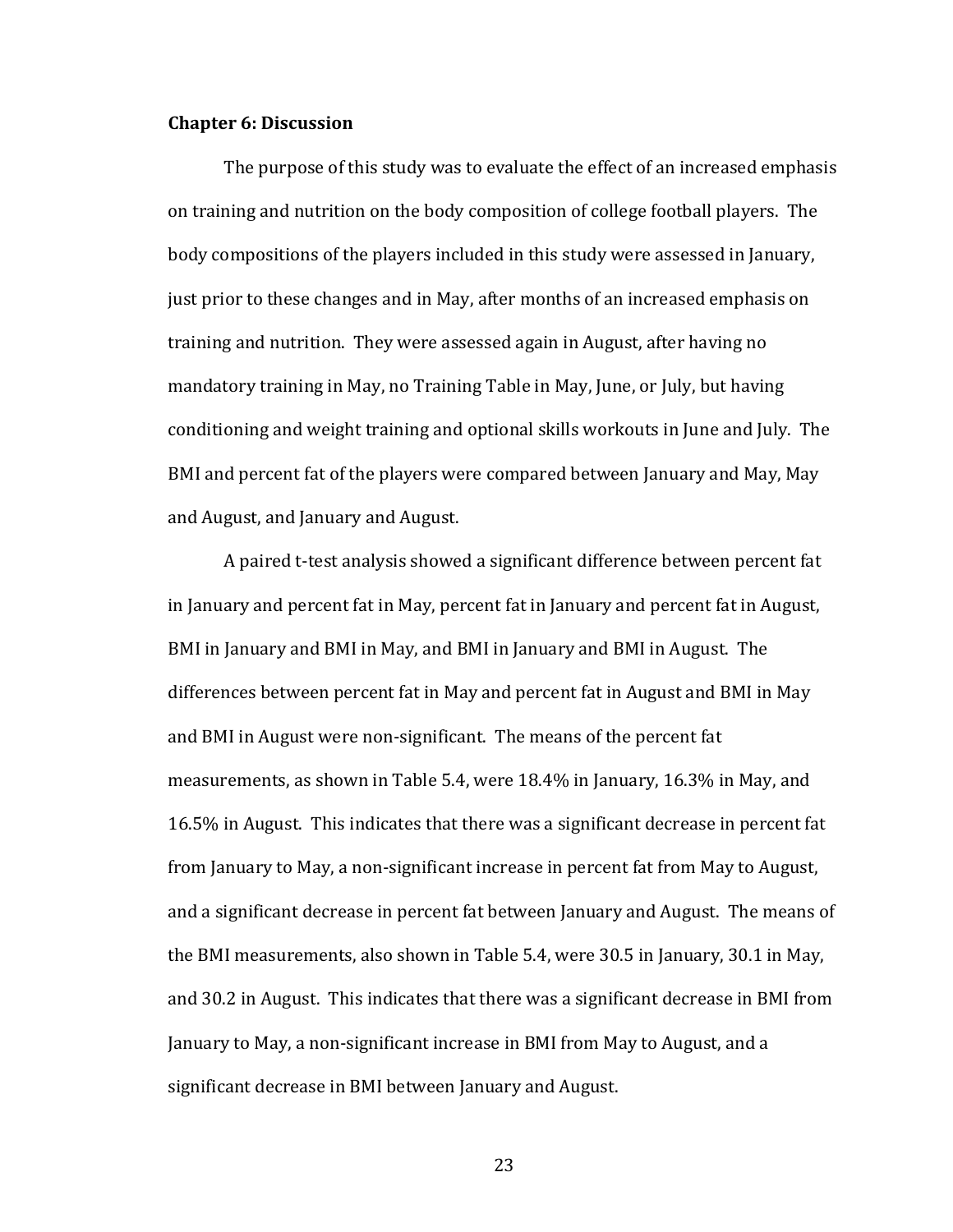These results suggest that the increased emphasis on training and nutrition in January lead to improvements in body composition in May. From May to August, there was a non-significant trend for the players to increase percent fat and BMI. In May, training was optional. In June and July, conditioning and weight training resumed. The players also had optional skills workouts and watched film. Training Table was not available during June and July. This may indicate that some, but not all, of the changes made to the training and eating behaviors of the players were maintained during the summer, preventing a significant increase in percent fat from May to August. The results also indicate that though there were slight increases in percent fat and BMI from May to August, there was still an overall significant decrease in percent fat and BMI between January and August. This suggests that the increased emphasis on training and nutrition significantly improved the body composition of the players.

This study also questioned the appropriateness of the BMI measurement to assess body composition in this population. As mentioned before, the American Council on Exercise considers a BMI of less than 18.5 to be underweight, a BMI of 18.5-24.9 to be normal weight, a BMI of 25.0-29.9 to be overweight, a BMI of 30.0- 34.9 to be grade I obesity, a BMI of 35.0-39.9 to be grade II obesity, and a BMI of greater than 40.0 to be grade III obesity (ACE, 2015). For percent body fat in men, they consider greater than 25% to indicate obesity, 18-24% to be acceptable, 14- 17% to be ideal for fitness, and 6-13% to be ideal for athletes (ACE, 2015). To test the validity of the BMI measurement for assessing the body composition of the players, BMIs of 18.5 (normal), 25 (overweight), and 30 (obese) were plugged in to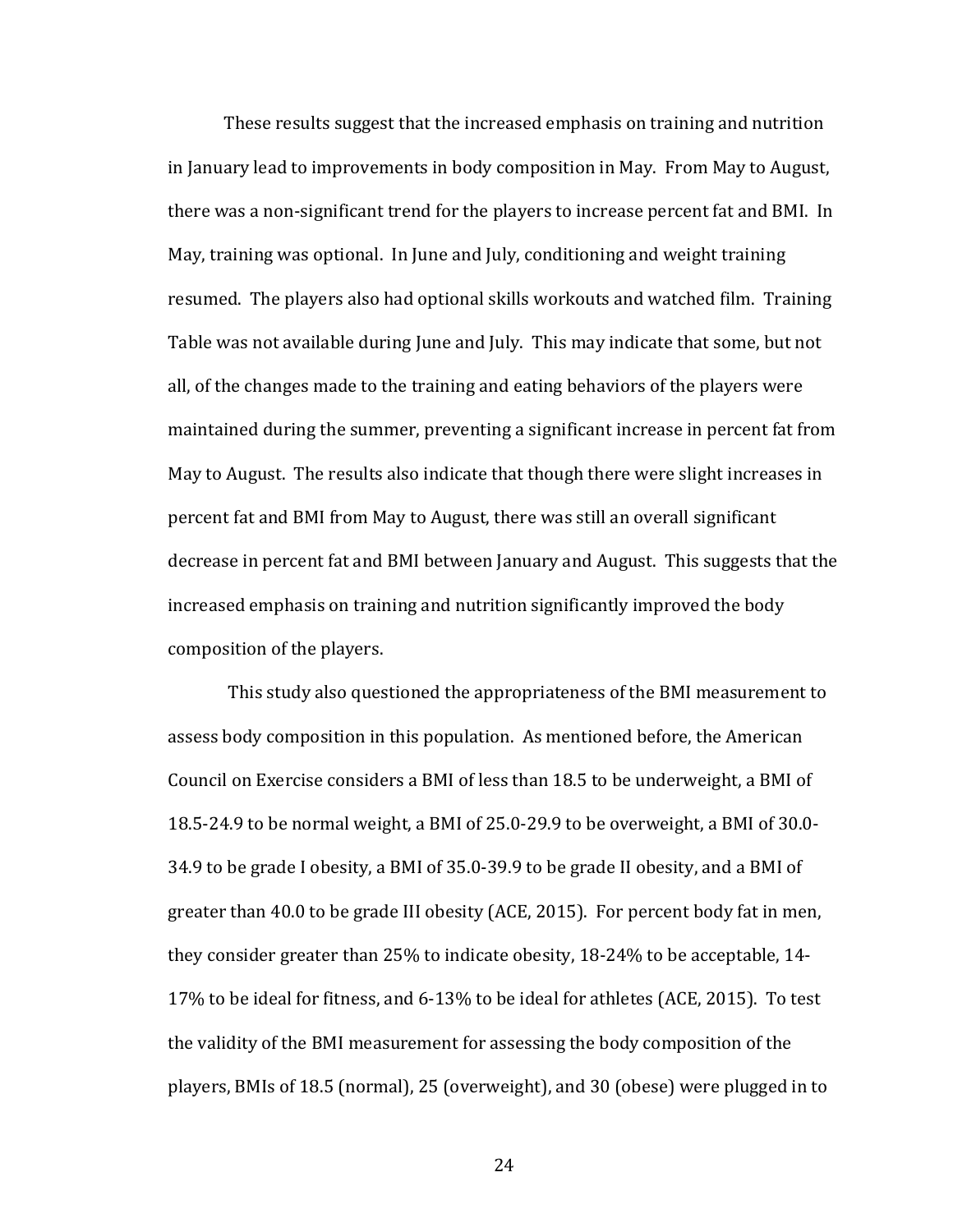the equations of the relationships between BMI1 and PercentFat1, BMI2 and PercentFat2, and BMI3 and PercentFat3. When 18.5, 25, and 30 are plugged into the equation for the relationship between BMI1 and PercentFat1, BMI = 0.529\*percent fat  $+20.721$ , the percent fat equals  $-4.2$ , 8.1, and 17.5, respectively. When 18.5, 25, and 30 are plugged into the equation for the relationship between BMI2 and PercentFat2, BMI =  $0.506*$  percent fat + 21.819, the percent fat equals -6.6, 6.3, and 16.2, respectively. When 18.5, 25, and 30 are plugged into the equation for the relationship between BMI3 and PercentFat3, BMI = 0.515\*percent fat + 21.704, the percent fat equals -6.2, 6.4, and 16.1, respectively. This implies that in order for a player to have a BMI of 18.5 (low normal body composition), his percent body fat would have to be approximately -4% to -6%. It also suggests that a player with a percent body fat of approximately 16% to 17%, which the American Council on Exercise considers ideal for fitness, would be obese. While figures 5.1, 5.2, and 5.3 show linear relationships between percent body fat and BMI, they also show that the BMI measurement grossly overestimates percent body fat in this population. These results indicate that the BMI measurement is not appropriate for measuring body composition among college football players.

#### *Limitations*

All of the players included in this study were from the same university. It cannot be assumed that these players are representative of all college football players. Also, the differences among the tight-fitting clothing and swim caps provided to the players during BOD POD® testing may have had an effect on the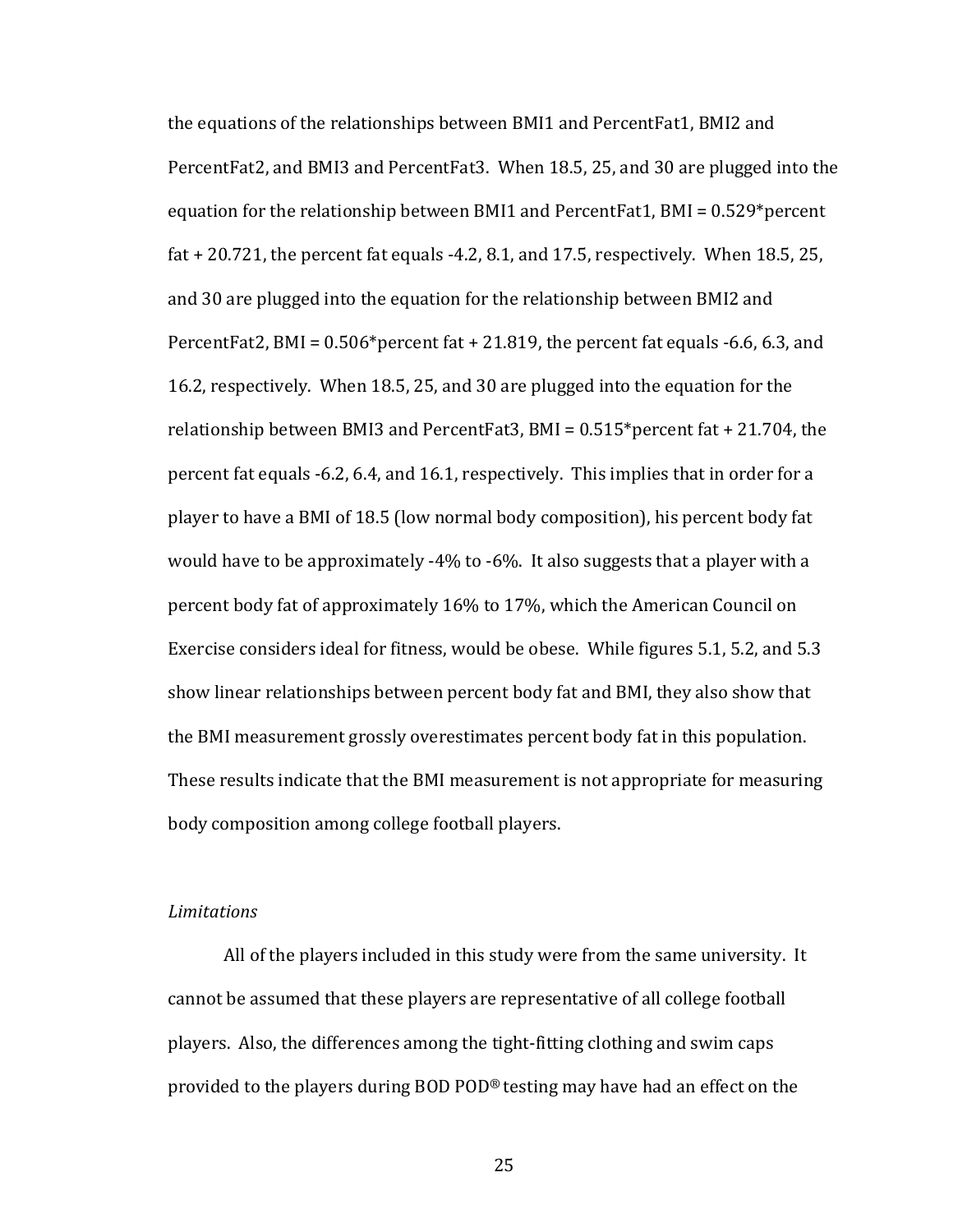results. Also, all factors that could have impacted body fat percent, such as hydration, the time of day for both height and weight, and the manual assessment and recording of height could have influenced the outcomes.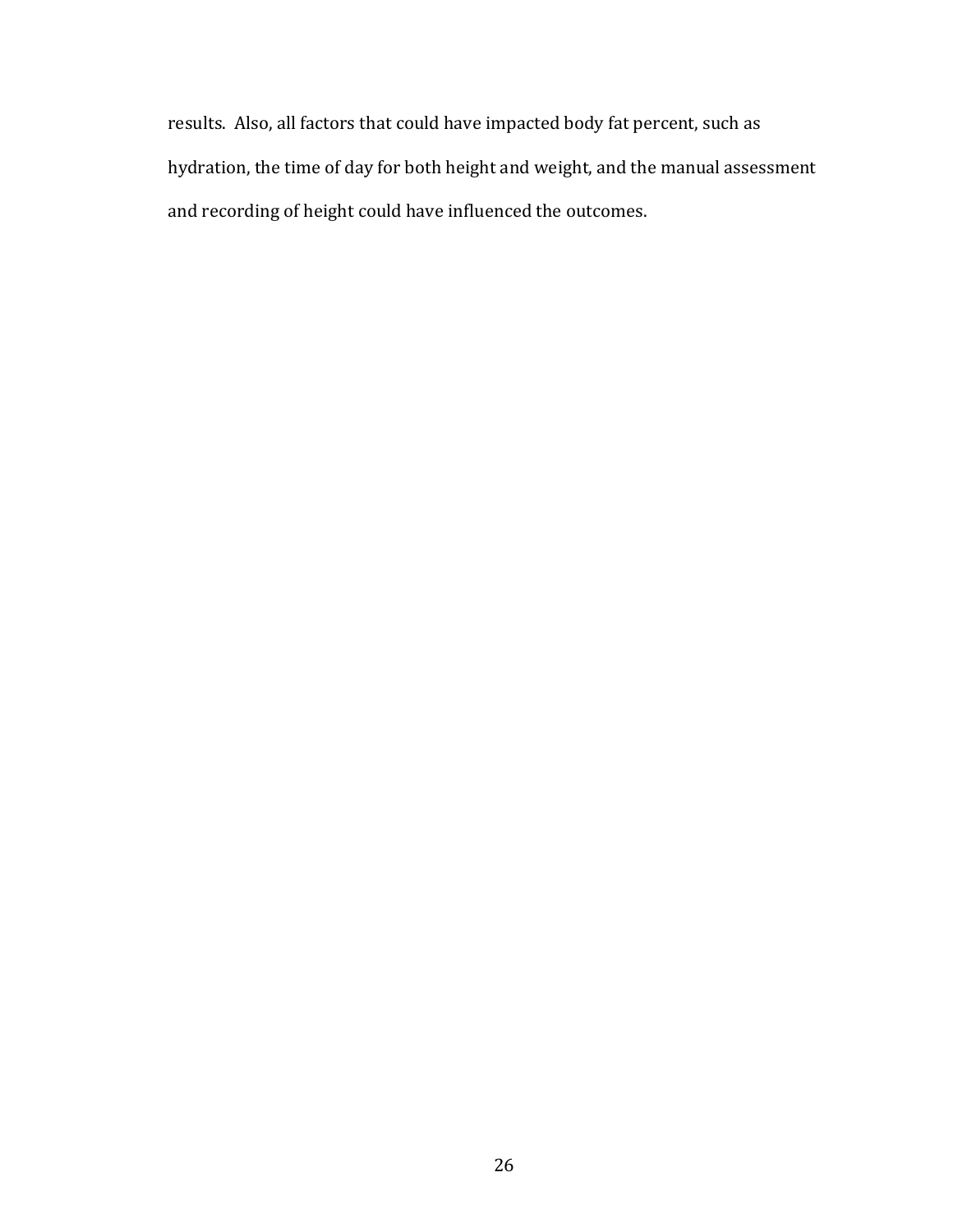### **Chapter 7: Conclusion**

This study suggests that increasing the emphasis on training and nutrition among college football players leads to the improvement of the body composition of the players. This improvement in body composition can help prevent the known health implications associated with overweight and obesity among this population. This study also suggests that the BMI measurement is not an appropriate measure of body composition among college football players. Other measures of body composition, such as the BOD POD®, should be used for this population.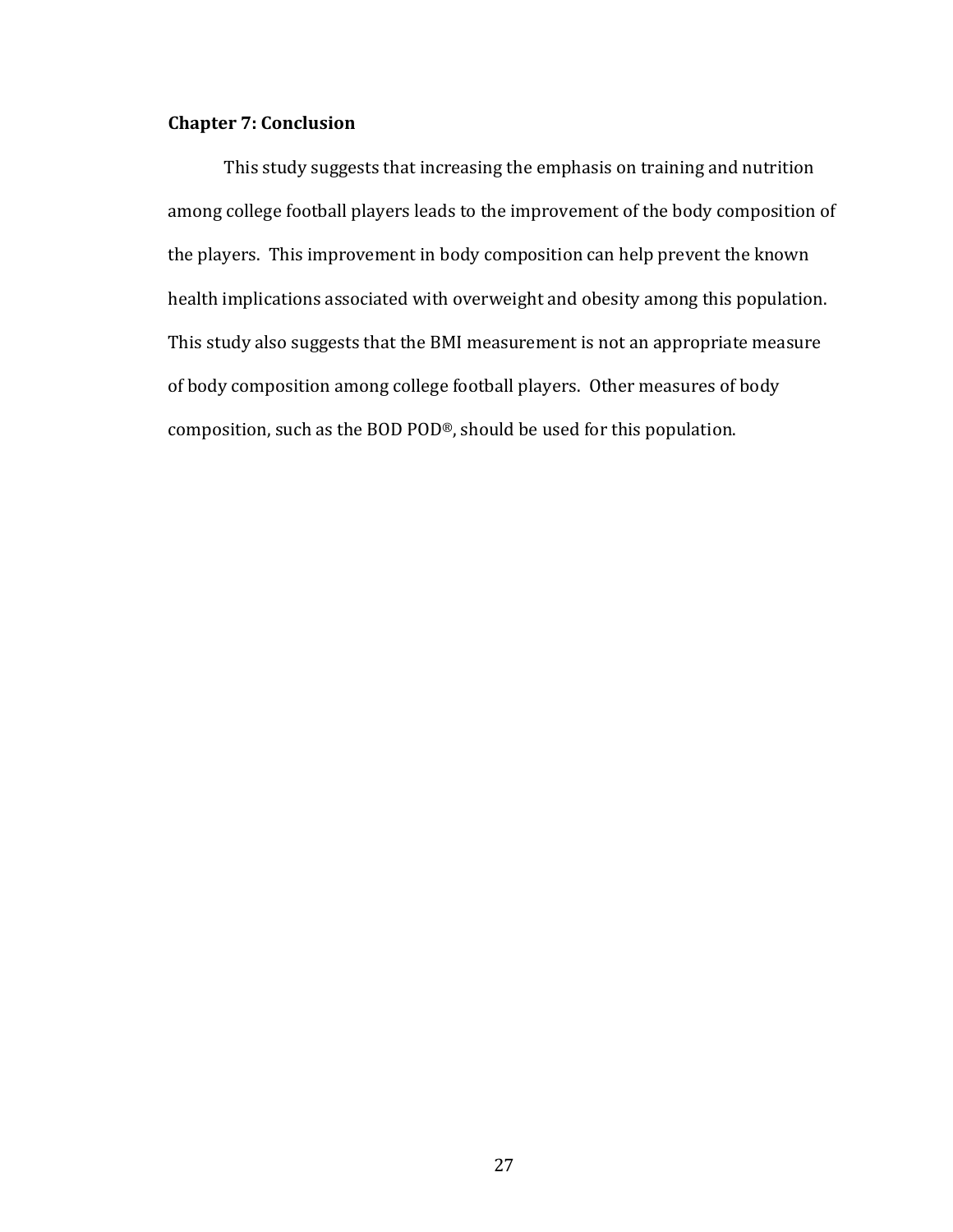#### References

- American Council on Exercise (2015). Healthy Living: BMI Reference Chart. *www.acefitness.org*.
- American Council on Exercise (2015). Healthy Living: Percent Body Fat Norms for Men and Women. *www.acefitness.org.*
- Anzell, Anthony R., Potteiger, Jeffrey A., Kraemer, William J., and Otieno, Sango (2013). Changes in Height, Body Weight, and Body Composition in American Football Players From 1942 to 2011. *Journal of Strength and Conditioning Research*, 27(2), 277-284.
- Biaggi, Robert R., Vollman, Michael W., Nies, Mary A., Brener, Craig E., Flakoll, Paul J., Levenhagen, Deanna K., Sun, Ming, Karabulut, Zafer, & Chen, Kong Y. (1999). Comparison of air-displacement plethysmography with hydrostatic weighing and bioelectrical impedance analysis for the assessment of body composition in healthy adults. *American Journal of Clinical Nutrition*, 69, 898-903.
- Cole, Constance R., Salvaterra, George F., Davis Jr, Joseph E., Borja, Marianne E., Powell, Loreen M., Dubbs, Elizabeth C., & Bordi, Peter L. (2005). Evaluation of Dietary Practices of National Collegiate Athletic Association Division I Football Players. *Journal of Strength and Conditioning Research*, 19(3), 490-494.
- Collins, Mitchell A., Millard-Stafford, Melinda L., Sparling, Phillip B., Snow, Teresa K., Rosskopf, Linda B., Webb, Stephanie A., and Omer, Jay (1999). Evaluation of the BOD POD® for assessing body fat in collegiate football players. *Medicine & Science in Sports & Exercise*, 31(9), 1350-1356.
- Harp, J.B. & Hecht, L. Obesity in the National Football League. *JAMA,* 293(9), 1058- 1062.
- Jacobson, Bert H., Sobonya, Chris, & Ransone, Jack (2001). Nutrition Practices and Knowledge of College Varsity Athletes: A Follow-Up. *Journal of Strength and Conditioning Research,* 15(1), 63-68.
- Kirwan, Rochelle D., Kordick, Lindsay K., McFarland, Shane, Lancaster, Denver, Clark, Kristine, & Miles, Mary P. (2012). Dietary, Anthropometric, Blood-Lipid, and Performance Patterns of American College Football Players During 8 Weeks of Training. *International Journal of Sport Nutrition and Exercise Metabolism*, 22, 444-451.
- Kraemer, W.J., Torine, J.C., Silvestre, R., French, D.N., Ratamess, N.A., Spiering, B.A., Hatfield, D.L., Vingren, J.L., & Volek, J.S. (2005). Body size and composition of National Football League players. *Journal of Strength and Conditioning Research*, 19(3), 485-489.
- Lambert, Brad S., Oliver, Jonathan M., Katts, Gilbert R., Green, John S., Martin, Steven E., & Crouse, Stephen F. (2012). DEXA or BMI: Clinical Considerations for Evaluating Obesity in Collegiate Division I-A American Football Athletes. *Clinical Journal of Sports Medicine,* 22(5), 436-438.
- Long, Doug, Perry, Christina, Unruh, Scott A., Lewis, Nancy, and Stanek-Krogstrand, Kaye (2011). Personal Food Systems of Male Collegiate Football Players: A Grounded Theory Investigation. *Journal of Athletic Training*, 46(6), 688-695.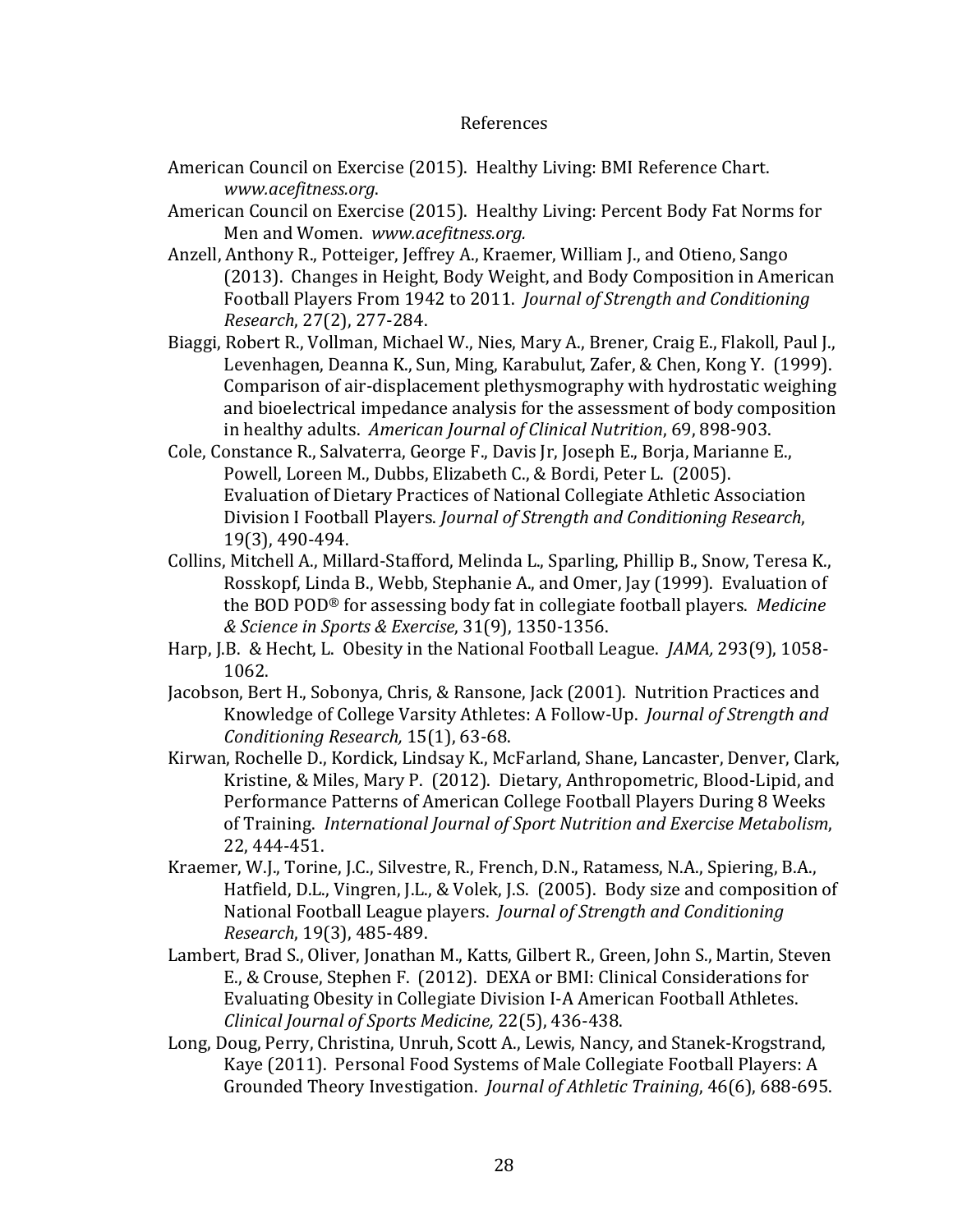- Mathews, Emily Millard & Wagner, Dale R. (2008). Prevalence of Overweight and Obesity in Collegiate American Football Players, by Position. *Journal of American College Health,* 57(1), 33-37.
- Noel, M.B., VanHeest, J.L., Zaneteas, P., & Rodgers, C.D. (2003). Body composition in Division I football players. *Journal of Strength and Conditioning Research*, 17(2), 228-237.
- Ode, Joshua J., Pivarnik, James M., Reeves, Mathew J., & Knous, Jeremy L. (2007). Body Mass Index as a Predictor of Percent Fat in College Athletes and Nonathletes. *Medicine & Science in Sports & Exercise*, 39(3), 403-409.
- Peeters, Maarten W. & Claessens, Albrecht L. (2011). Effect of different swim caps on the assessment of body volume and percentage body fat by air displacement plethysmography. *Journal of Sports Sciences*, 29(2), 191-196.
- Tucker A.M., Vogel R.A., Lincoln A.E., Dunn, R.E., Ahrensfield, D.C., Allen, T.W., Castle, L.W., Heyer, R.A., Pellman, E.J., Strollo, P.J. Jr, Wilson, P.W., & Yates, A.P. (2009). Prevalence of cardiovascular disease risk factors among National Football League players. *JAMA*, 301(20), 2111-2119.